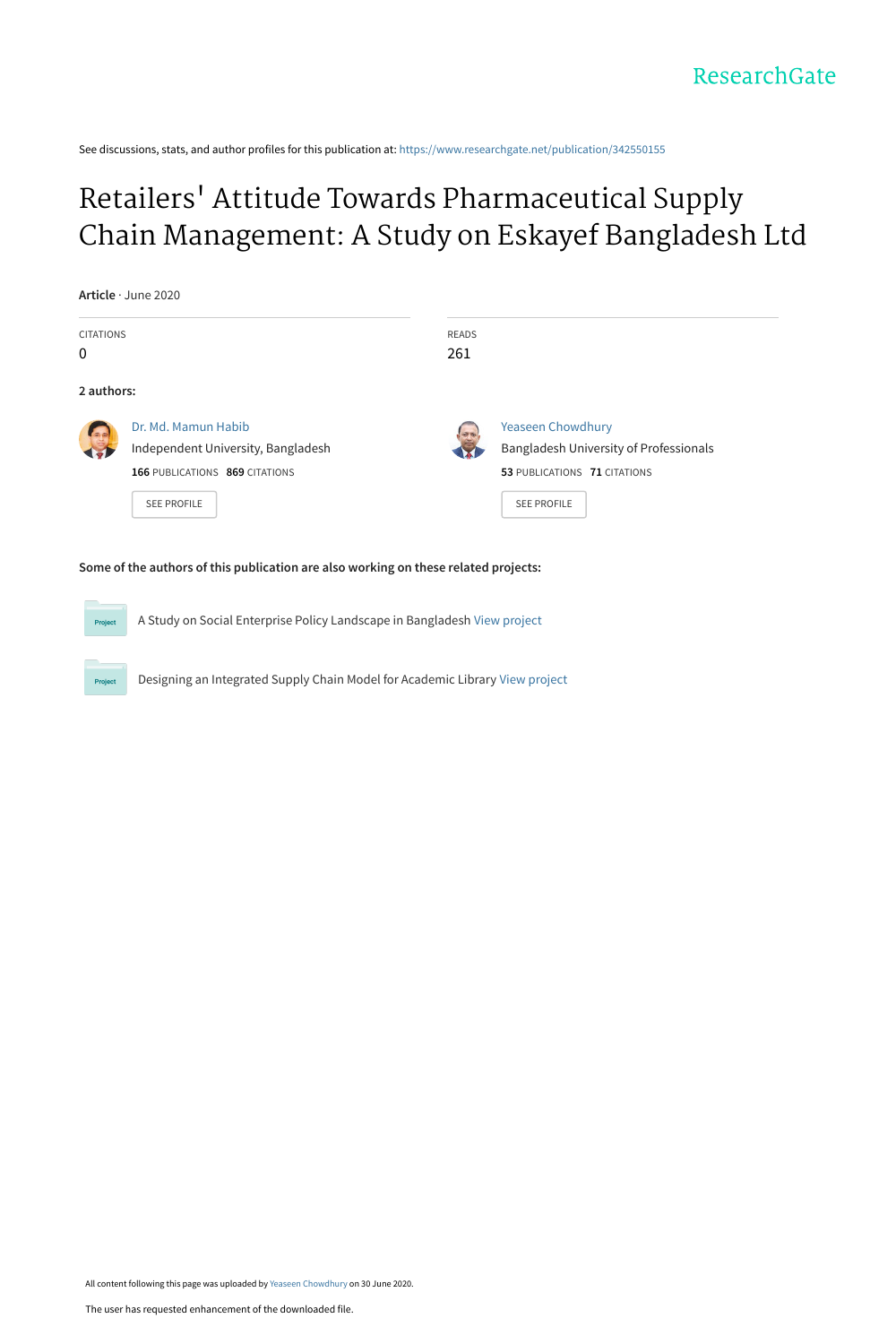

# **Retailers' Attitude towards Pharmaceutical Supply Chain Management: A Study on Eskayef Bangladesh Ltd.**

# **Md. Moniruzzaman, AHM Yeaseen Chowdury and Md. Mamun Habib**

*Former Associate Professor, Faculty of Business Studies, Bangladesh University of Professionals, Dhaka, Bangladesh; E-mail: yeaseenchy@bup.edu.bd Business Graduate of Bangladesh, University of Texas-Arlington (UTA), USA, E-mail: mohammad.habib@uta.edu*

| Received:<br>30<br>וונצוו<br>January<br>WW | 2020<br>JU UOV<br>-nr<br>17 | 2020<br>, Marchi | 2020<br>Mav |
|--------------------------------------------|-----------------------------|------------------|-------------|
|--------------------------------------------|-----------------------------|------------------|-------------|

*Abstract: The Supply Chain Management (SCM) of pharmaceutical products deserves high priority as it is related to the life and death of men and animals around the world. SCM includes forecasting and planning, purchasing and procurement, logistics, operations, inventory management, transportation, warehousing, distribution, customer service etc. However, it is difficult to find a standard model of SCM operating in the business community particularly in the pharmaceutical sector. This paper attempts to investigate retailers' attitude towards Pharmaceutical SCM of Eskayef Bangladesh Ltd. Descriptive Statistics and Factor Analysis method have been employed here to investigate the attitudes of the retailers of this leading pharmaceutical company in Bangladesh. The study findings confirm that 'Eskayef Bangladesh Limited' has an effective supply SCM strategy even though there is still room for improvement. 'Eskayef Bangladesh Limited' produces some of the medicines locally from an ultra modern factory plant in Tongi and distributes them through its own wholesales and other members of the pharmaceutical distribution chain to make sure accessibility of good quality and efficacious medicines at affordable prices.*

*Index terms: Pharmaceutical Supply Chain Management, Customer Relationship Management, Customer Service Management, Demand Management, Point-of–Consumption, JEL Classification: I11, L81, M31, P46*

# **INTRODUCTION**

Supply Chain Management (SCM) is the process of planning, implementing and controlling the operations of the supply chain with the purpose to satisfy customer requirements as efficiently as possible. SCM spans all movement and storage of raw materials, work-in-process inventory and finished goods from point-of-origin (POO) to point-of–consumption (POC). SCM is a conscious and deliberate control, integration, and management of the business functions. SCM contributes and affects that supply flow through the business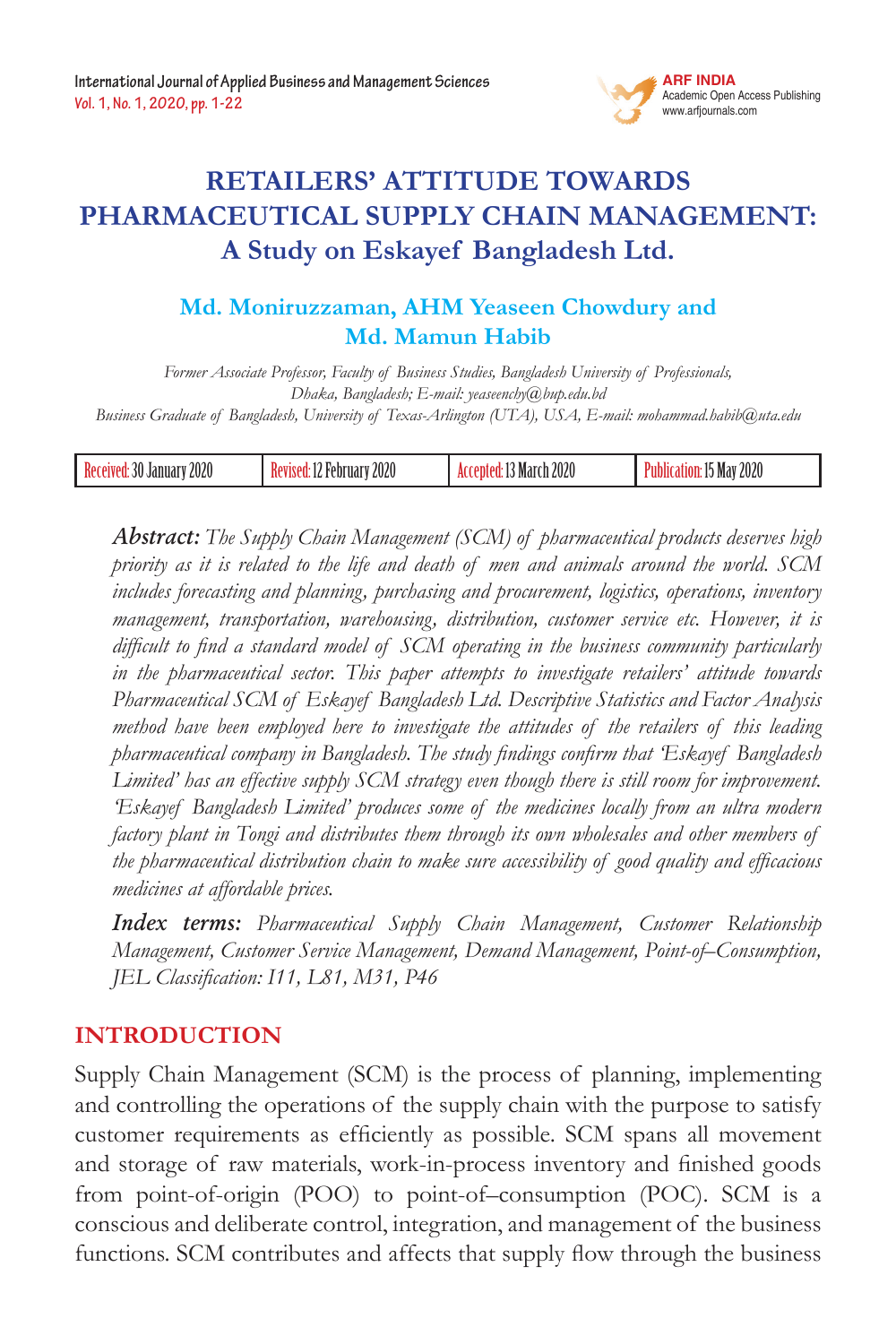for the purpose of improving performance, costs, flexibility etc, which bring the ultimate benefits of the end customers or consumers. The supply chain function includes many sub-areas such as: forecasting and planning, purchasing and procurement, logistics, operations, inventory management, transportation, warehousing, distribution, customer service etc. However, it is difficult to find a standard model of SCM operating in the business community particularly in the pharmaceutical sector.

# **A. Statement of Problem**

Eskayef Bangladesh Ltd is one of the largest and fastest expanding pharmaceutical companies in Bangladesh. The company, headquartered in Dhaka, is also known as SK+F and is a part of the Transcom Group. Eskayef Bangladesh Ltd was born from the old facilities of SmithKline & French in Bangladesh when the company was restructured to form GlaxoSmithKline in 2000. The pharmaceutical company is engaged in the manufacturing and marketing of a wide range of therapeutic drugs, bulk pellets and animal health and nutrition products with annual sales surpassing 60 million US dollars. The company started its production of pharmaceuticals with the manufacture of generic products for the domestic market but has since moved into bulk products and the veterinary market. SK+F currently manufactures and markets 28 different animal health products in 57 different dosage forms.



**Figure 1: Basic Model of Pharmaceutical SCM**

*Source: www.slideshare.net/pharma-chain/accessed on 25-12-2015.*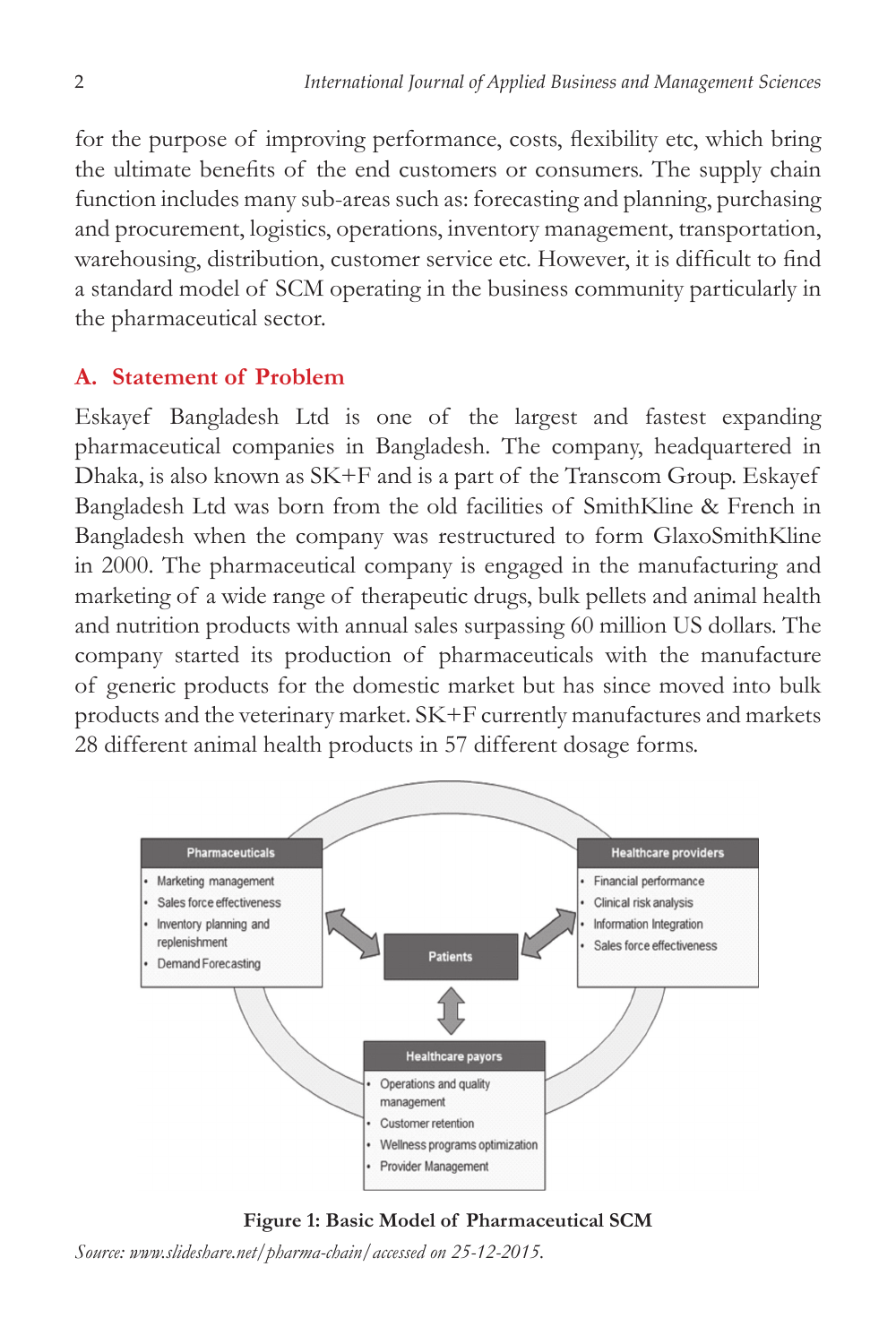With qualified, trained and skilled professionals on its staff and its unswerving standards of quality control, the company has distinguished itself as one of the most respected names in the pharmaceutical industry. Eskayef 's manufacturing facility has transcended the frontiers after the accreditation of UK MHRA (United Kingdom Medicines and Healthcare products Regulatory Agency). The dedicated cephalosporin plant of Eskayef Bangladesh Limited is the top class state-of-the-art manufacturing facility in Bangladesh Pharmaceutical industry. Eskayef Bangladesh Ltd. has been showing a significant outcome in exporting medicines to many countries. Eskayef Bangladesh Ltd. has started supplying medicines in 16 countries like Germany, UAE, Nepal, Bhutan, Sri Lanka, Myanmar, Vietnam, Ghana, Iraq, Indonesia, Kenya, Guatemala, Belize, Yemen, Macau and Somalia. The present study is an attempt to analyze the retailers' attitude on SCM of Eskayef Bangladesh Limited.

#### **B***.* **Objectives of the Study**

The broad objective of this study is to analyse the retailers' attitude towards the supply chain of Eskayef Bangladesh Ltd. The specific objectives are as follows:

- To assess the extent to which the supply chain function of Eskayef has been operating;
- To understand the SCM of Eskayef;
- To evaluate the supply chain sustainability.
- To identify the barriers and challenges of the supply chain of Eskayef

# **C***.* **Literature Review**

It has been found that literature with specific focus on this sector in Bangladesh is not sufficient. However, a brief review of literature has been carried out. As the pharmaceutical marketplace confronts daunting challenges with various stakeholders demanding the pharmaceutical products to be affordable, strategic planning would be of the essence [1], [2]. For the pharmaceutical industry, it assumes special significance as medical commodities would require to be delivered through the supply chain timely and within the reach and means of the consumers to meet their needs and satisfaction [3]. Supply chain is a set of players, processes, information, and resources which transfers raw materials, and components to finished products or services and delivers them to the customers.

A Supply Chain is that network of organizations which are involved through upstream and downstream linkages in the different processes and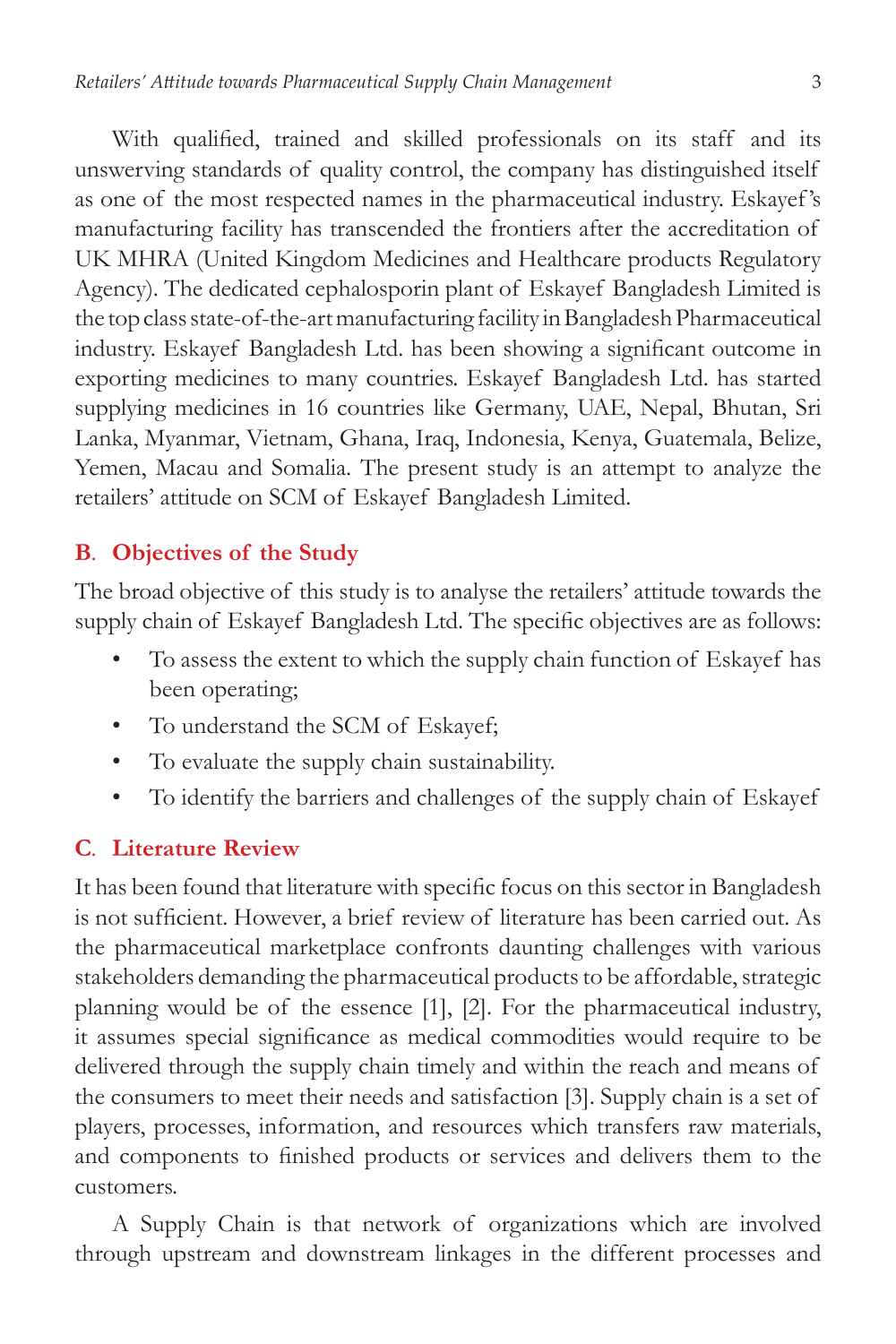activities that produce value in the form of products and services in the hands of the ultimate customer or consumer [4]. This definition highlights the key features of supply chain such as networks, linkages-upstream and downstream, processes, value and ultimate customers. SCM is defined as the network of organisations that are involved, through upstream and downstream linkages, in the different process and activities that produce value in the form of products and services delivered to the ultimate consumer [5]. SCM is the management of a network of retailers, distributors, transporters, storage facilities and suppliers that participate in the sale, delivery and production of a particular product [6], [7] has stated that pharmaceuticals, being high value goods, demand a safe process at all hubs in the chain, and security measurements must be harmonized and rigorously checked across the operating lanes with its sub-warehouses and on/off loading places. He further stated that the importance of utilizing as few on/off loading places and changes of transport mode is one of the challenges for a time effective and secure solution; this at a minimized cost level. The goals of the pharmaceutical supply chain, as indicated by [6], obviously emphasize regulatory compliance and safety of products, but also include leveraging information to be more responsive to the needs of consumers. They noted that the unique nature of the supply chain for pharmaceuticals makes managing complex information for supply chain effectiveness challenging, but clearly the rewards for doing so are significant. They also indicated that, companies that excel in supply chain operations perform better in almost every financial measure of success.

[5] observed that, the shift to a demand-driven focus has been taking place within the CP industry for years. While perhaps leading the way is n implementing demand-driven processes, the CP industry is not alone in this interest or intent. They noted that leading pharmaceutical manufacturers also recognize the value of adopting demand-driven supply chain practices and are benchmarking their organizations against CP manufacturers, and finding that their industry is generally behind the pace. They also indicated that the pharmaceutical industry is hindered by silos of information and a general lack of timely and reliable data as a result of historical business models and trading practices.

[8] identified eight SCM processes such as Customer Relationship Management (CRM), Customer Service Management(CSM), Demand Management, Order fulfillment, Manufacturing Flow Management, Supplier Relationship Management, Product Development and Commercialization, Returns Management. In the perception of [6], to robustly and reliably enhance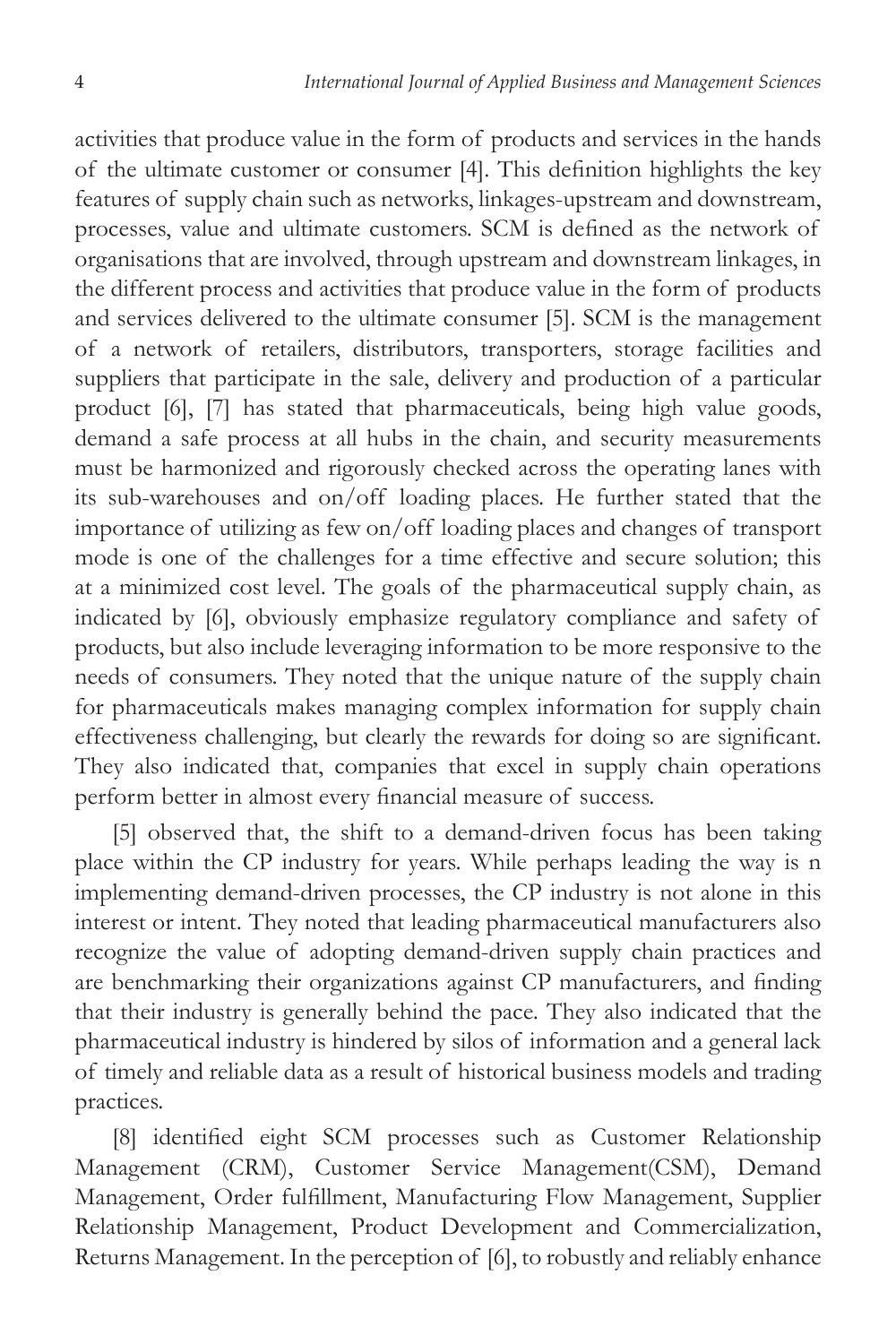patient safety and to become more demand driven, the pharmaceutical supply chain needs a ubiquitous technology framework that includes: Item-level data management; Standards for available data and how it will be accessed and maintained; Data sharing infrastructure to accommodate cost efficient management and retrieval of data;

Reliable trust environment to determine who can access information, if information provided can be certified as authentic, and what can be done with information provided or accessed.

The pharmaceutical industry in Bangladesh is one of the fastest growing sectors, which is on the brink of attaining self-sufficiency in meeting the country's domestic demand. Bangladesh medicine sales reached Tk 3,700 crore three years ago, which nearly doubled to Tk 7,000 crore in 2010. The industry players forecast the growth trend would take the sales volume to Tk 10,000 crore in 2011. Square, Beximco, Eskayef, Incepta and Acme are the top five manufacturers by sales and growth rate [9]. This has been partly helped by the fact that Bangladesh, as a least developed country, currently enjoys some benefits in drug manufacturing as it is exempted by the Doha declaration from complying with patent protection until 2016 [10].

The study will seek to assess the supply chain management in pharmaceutical industries from retailers' perspective. No comprehensive study has so far been done in this regard. The proposed research will attempt to fill up this knowledge gap.

#### **II. METHODOLOGY**

The broad objective of this study is to evaluate the SCM of EK+F. The study follows cross section data analysis techniques and tools for identified different aspects of SCM of EK+F. The survey method of field investigation is utilized and standard tools are applied to achieve the objectives of this study.

#### **A. Data Sources and Methods of Data Collection**

#### *1. Primary Source*

The data from the primary sources have been gathered through field survey from the relevant respondents. Total number of respondents is 120. The respondents are retailers, executives, consumers and medical services officer. This method is employed to assess the stakeholders' opinions towards the process, benefits, views, knowledge, risks of the SCM of Eskayef Bangladesh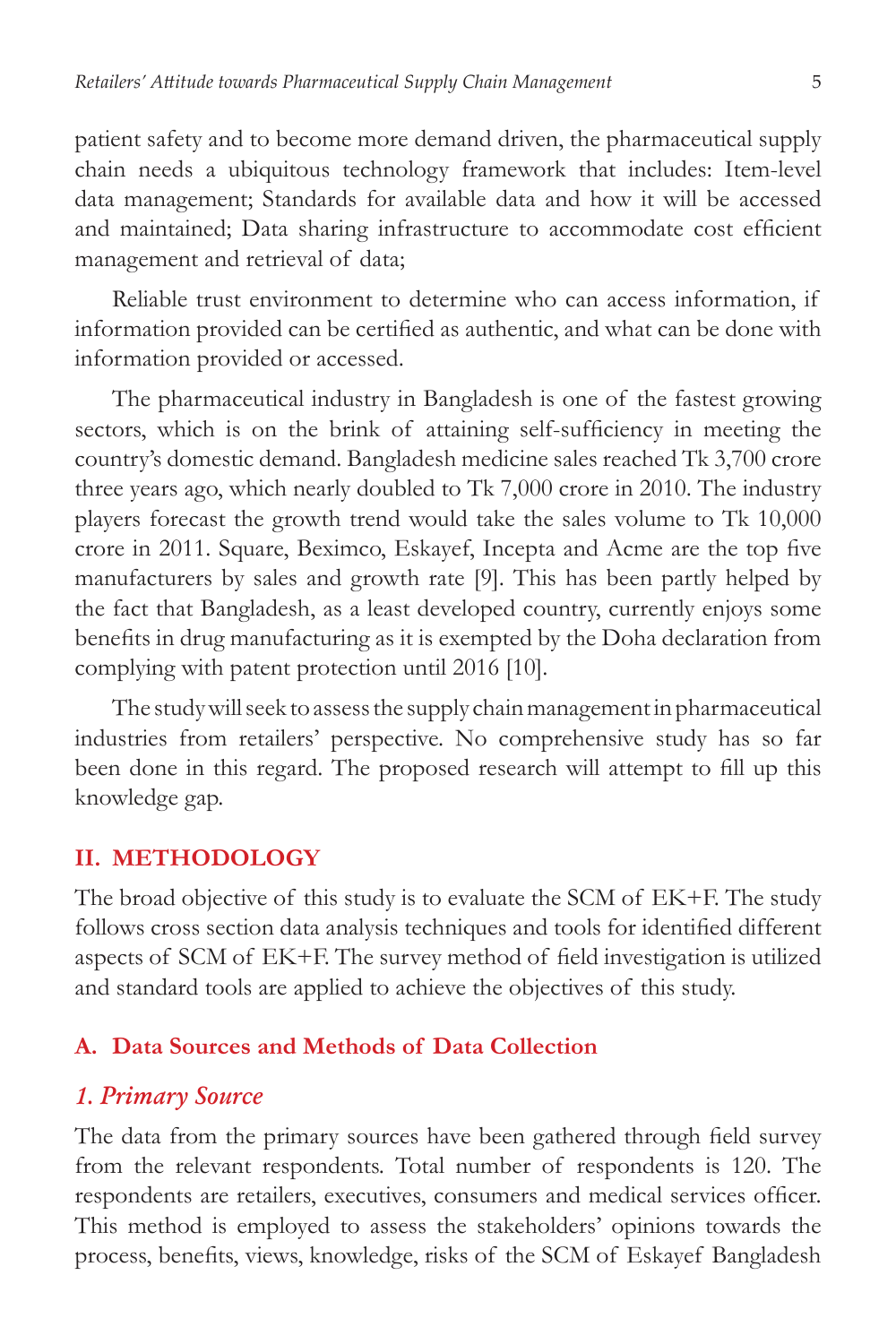| $\frac{1}{2}$<br>Distribution of Respondents |                  |                   |  |  |  |  |  |
|----------------------------------------------|------------------|-------------------|--|--|--|--|--|
| Frequency                                    | Location         | Types of Sampling |  |  |  |  |  |
| 60                                           | Dhaka $= 15$     | Purposive         |  |  |  |  |  |
|                                              | Chittagong $=15$ |                   |  |  |  |  |  |
|                                              | Khulna $= 15$    |                   |  |  |  |  |  |
|                                              | $Rajshahi = 15$  |                   |  |  |  |  |  |
| 30                                           | Dhaka            | Purposive         |  |  |  |  |  |
|                                              | $TDCL = 15$      |                   |  |  |  |  |  |
|                                              | $EK+F = 15$      |                   |  |  |  |  |  |
| 30                                           | Dhaka            | Random            |  |  |  |  |  |
|                                              |                  |                   |  |  |  |  |  |
| 120                                          |                  |                   |  |  |  |  |  |
|                                              |                  |                   |  |  |  |  |  |

Ltd. The suggestion for achieving an effective supply chain are also taken from the respondents. The distribution of sample is shown in TABLE 1:

**Table I**

# *2. Secondary Sources*

Secondary sources include published official statistics, reports, documents, laws, ordinances, books, articles, periodicals of different domestic and international agencies etc. Annual reports of Eskayef, different reports and statistics on the pharmaceutical sector in Bangladesh has been used.

# **B. Data Analysis and Presentation**

# *Data processing*

The collected data from secondary sources have been processed in an orderly manner so that it could be used for econometric modeling. The survey data from primary sources are arranged and scrutinized carefully on the basis of the completed questionnaire. Appropriate processing steps such as editing, coding, classification and tabulation are followed carefully. Data processing and model testing are performed by Ms-Excel, SPSS softwares.

# **C. Techniques of Data Analysis**

To address the research objectives, this study utilizes a mixed methods approach comprised of quantitative and qualitative techniques. Questionnaire technique of survey method is used to collect primary data. Purposive and simple random sampling method are used to select 30 respondents who are directly involved in managing operations and supply chain of Eskayef Bangladesh Limited procurement; 60 from retailers and 30 from consumers (end customers).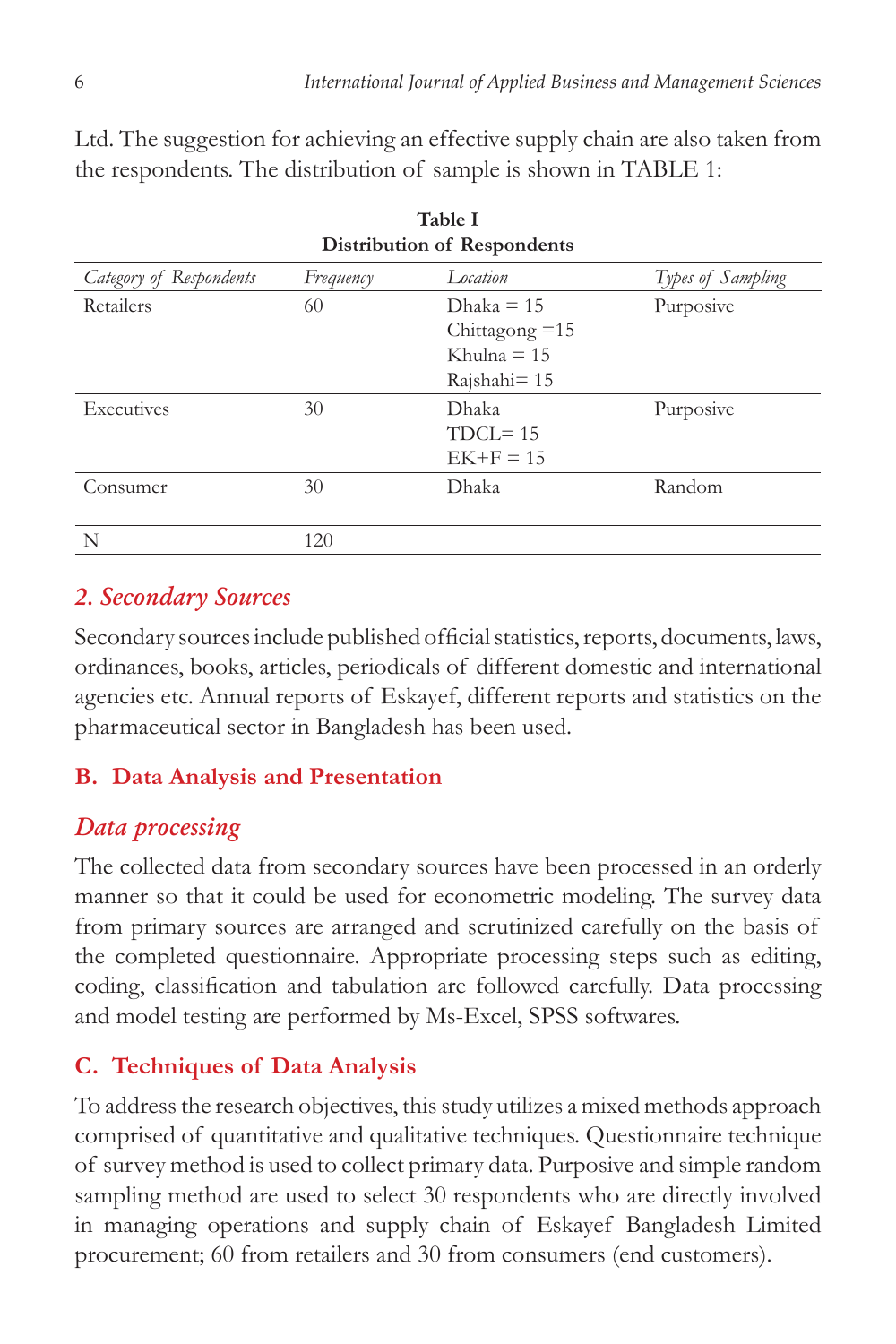A semi structured and pre-tested interview schedule has been used to collect data. Necessary correction, modification and alterations will be done accordingly. Data has been collected through personal interview during December 2015-January 2016. Respondents were asked to indicate on a fivepoint scale ranging from 1 to 5.

The responses of the respondents that were recorded in the interview schedule has been transferred into a master sheet for entering the data in the computer. The recorded data has been put into the computer for statistical analysis. The SPSS computer program was used for analysis of data. Various descriptive statistical measures such as number and percentage distribution, range, mean and standard deviation will be calculated. Simple tabular techniques will be used to explain the data. Minimum, maximum, mean, standard deviation and percentage for quantitative variables and T- test and percentage for qualitative variables are used to illustrate the results. Multiple response analysis, Factor analysis are also used to reflect the research objectives.

### **III. ANALYSIS OF FINDINGS**

Primary data has been collected through field survey with respect to the research objectives of the study. This includes an examination of the perception of customers (retailers), consumers, executives of the SCM of Eskayef Bangladesh Limited , an assessment of the availability and affordability of good quality and efficacious pharmaceutical products, an evaluation of the challenges and constraints affecting the distribution process and adherence to SCM best practices for effective and efficient health care delivery.

### **A. Analysis of Data of the Retailers (Pharmacy Level)**

Total sample size for retailer respondents is 60 equally drawn fifteen from each four major cities in Bangladesh. The distribution of respondents from the retail sector has been shown in Table II.

**Table II**

| таріе п<br>Distribution of Respondents (Retailers) |            |           |         |                      |                    |  |  |
|----------------------------------------------------|------------|-----------|---------|----------------------|--------------------|--|--|
|                                                    |            | Frequency | Percent | <i>Valid Percent</i> | Cumulative Percent |  |  |
| Valid                                              | Dhaka      | 15        | 25.0    | 25.0                 | 25.0               |  |  |
|                                                    | Chittagong | 15        | 25.0    | 25.0                 | 50.0               |  |  |
|                                                    | Khulna     | 15        | 25.0    | 25.0                 | 75.0               |  |  |
|                                                    | Rajshahi   | 15        | 25.0    | 25.0                 | 100.0              |  |  |
|                                                    | Total      | 60        | 100.0   | 100.0                |                    |  |  |

*Source:* SPSS Output of Field Survey, January 2016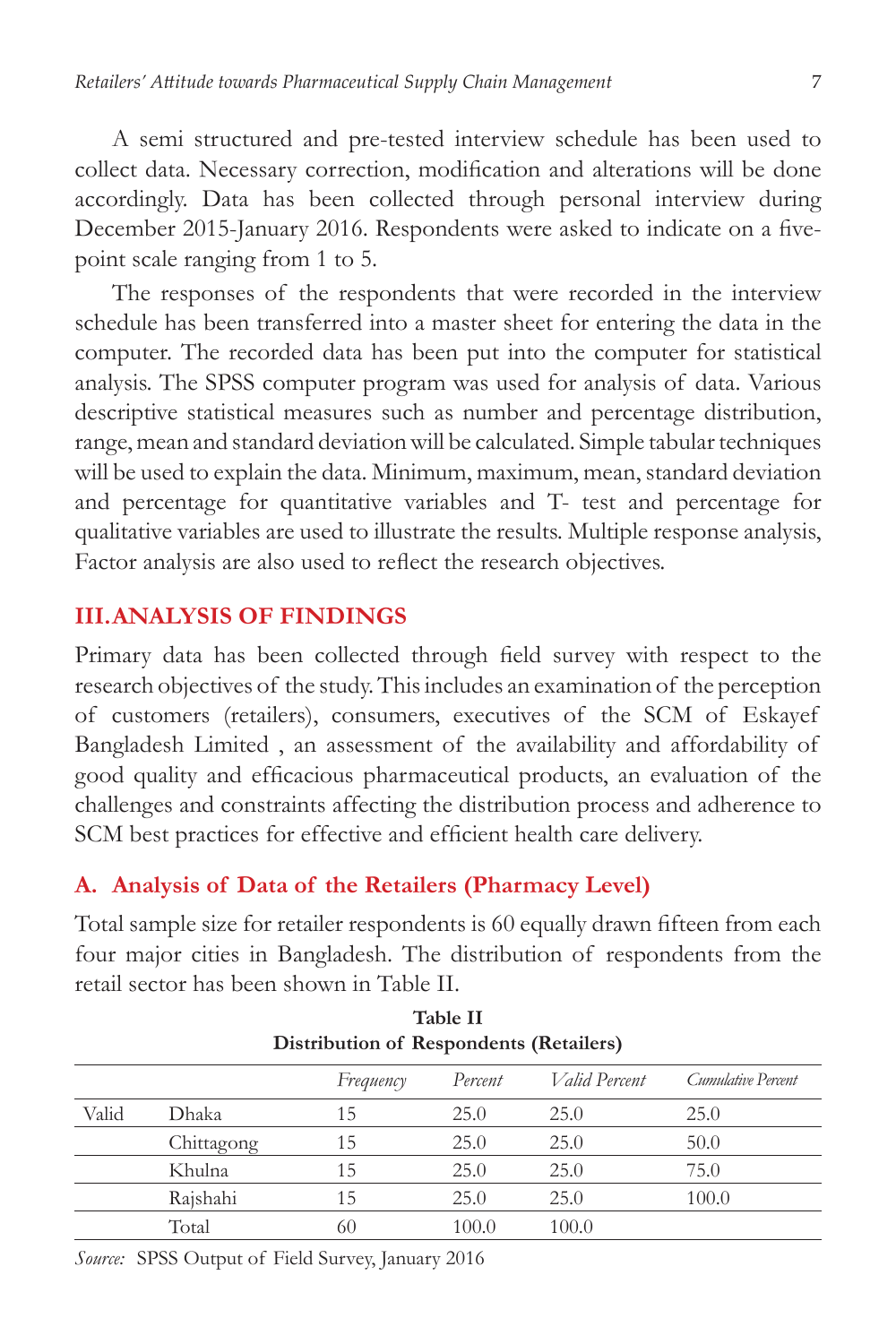The reliability statistics of the sample is shown by Cronbach's alpha which is 0.93.

| Table III<br><b>Reliability Statistics</b> |                                                 |            |  |  |  |
|--------------------------------------------|-------------------------------------------------|------------|--|--|--|
| Cronbach's Alpha                           | Cronbach's Alpha Based on Standardized<br>Items | N of Items |  |  |  |
| .903                                       | .909                                            | 15         |  |  |  |

*Source:* SPSS Output of Field Survey, January 2016

 The mean variance, co- variances and item-wise correlations are shown in Table IV:

| *********<br><b>Summary Item Statistics</b> |       |         |       |       |              |          |                     |  |
|---------------------------------------------|-------|---------|-------|-------|--------------|----------|---------------------|--|
|                                             | Mean  | Min     | Max   | Range | Max /<br>Min | Variance | $N \phi f$<br>Items |  |
| Item Means                                  | 3.664 | 3.267   | 4.150 | .883  | 1.270        | .059     | 15                  |  |
| Item Variances                              | .912  | .541    | 1.690 | 1.149 | 3.123        | .076     | 15                  |  |
| Inter-Item<br>Covariances                   | .349  | $-.090$ | .662  | .753  | $-7.328$     | .027     | 15                  |  |
| Inter-Item<br>Correlations                  | .401  | $-.103$ | .806  | .909  | -7.846       | .036     | 15                  |  |

**Table Iv**

*Source:* SPSS Output of Field Survey, January 2016

The Anova with Tukey's Test for Non-additivity has been shown in the Table-IV and Table V. The F-statistic is significant at 5% level. The Hotelling 's T-Squared Test is found significant at 5% level.

| Anova with Tukey's Test for Nonadditivity |               |                        |                |     |               |       |      |  |  |
|-------------------------------------------|---------------|------------------------|----------------|-----|---------------|-------|------|--|--|
|                                           |               |                        | Sum of Squares | df  | Mean Square F |       | Sig  |  |  |
| Between People                            |               |                        | 341.996        | 59  | 5.797         |       |      |  |  |
| Within People                             | Between Items |                        | 49.929(a)      | 14  | 3.566         | 81.49 | .000 |  |  |
|                                           |               | Residual Nonadditivity | .695(b)        | 1   | .695          | 1.236 | .267 |  |  |
|                                           |               | Balance                | 464.042        | 825 | .562          |       |      |  |  |
|                                           |               | Total                  | 464.738        | 826 | .563          |       |      |  |  |
|                                           | Total         |                        | 514.667        | 840 | .613          |       |      |  |  |
| Total                                     |               |                        | 856.662        | 899 | .953          |       |      |  |  |
|                                           |               |                        |                |     |               |       |      |  |  |

**Table V**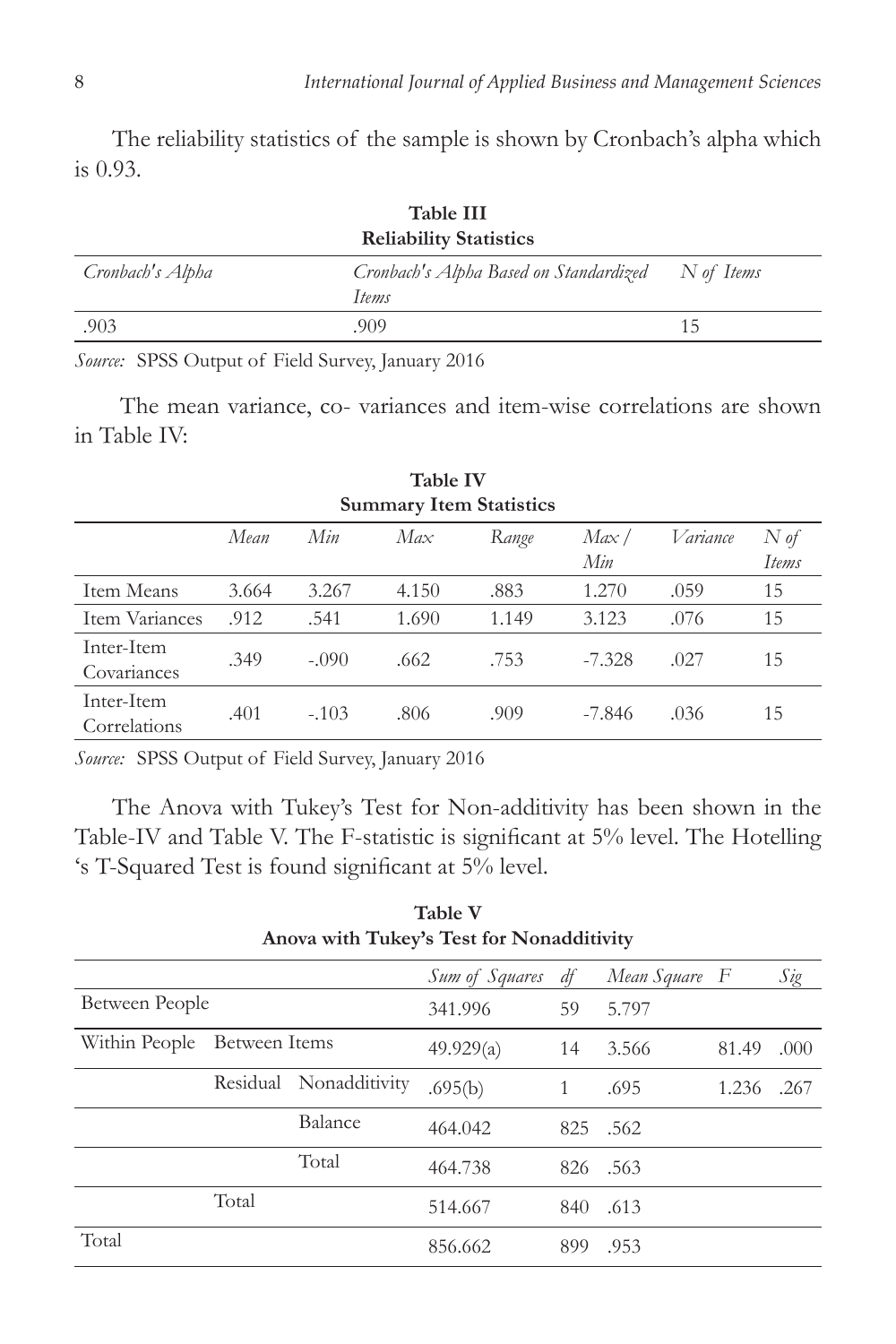Grand Mean = 3.66, Source: Source: SPSS Output of Field Survey, January 2016

- 1) Kendall's coefficient of concordance  $W = 0.058$ .
- 2) Tukey's estimate of power to which observations must be raised to achieve additivity = 1.701.

| Hotelling's T-Squared Test |       |  |    |      |  |  |
|----------------------------|-------|--|----|------|--|--|
| Hotelling's T-Squared      |       |  |    |      |  |  |
| 79.365                     | 4.420 |  | 46 | .000 |  |  |

**Table VI**

*Source:* SPSS Output of Field Survey, January 2016

| <b>Intra-Class Correlation Coefficients</b> |                              |                            |       |                          |      |     |                |  |
|---------------------------------------------|------------------------------|----------------------------|-------|--------------------------|------|-----|----------------|--|
|                                             | Intraclass<br>Correlation(a) | 95% Confidence<br>Interval |       | F Test with True Value 0 |      |     |                |  |
|                                             | Lower Bound                  | Upper<br>Bound             | Value | df1                      | df2  | Sig | Lower<br>Bound |  |
| Single Measures                             | .383(b)                      | .296                       | .491  | 10.302                   | 59.0 | 826 | .000           |  |
| <b>Average Measures</b>                     | .903(c)                      | .863                       | .935  | 10.302                   | 59.0 | 826 | .000           |  |

**Table VII**

Two-way mixed effects model where people effects are random and measures effects are fixed.

- (1) Type C intraclass correlation coefficients using a consistency definitionthe between-measure variance is excluded from the denominator variance.
- (2) The estimator is the same, whether the interaction effect is present or not.
- (3) This estimate is computed assuming the interaction effect is absent, because it is not estimable otherwise.

Source: SPSS Output of Field Survey, January 2016

#### B. **Retailers' Knowledge about Supply Chain Management**

Retail Respondents' knowledge about SCM of EK+F is shown in the following Table 3.7. It is observed that 23.3% respondents have reported that they know the SCM very well followed by moderate knowledge (21.7%), sufficient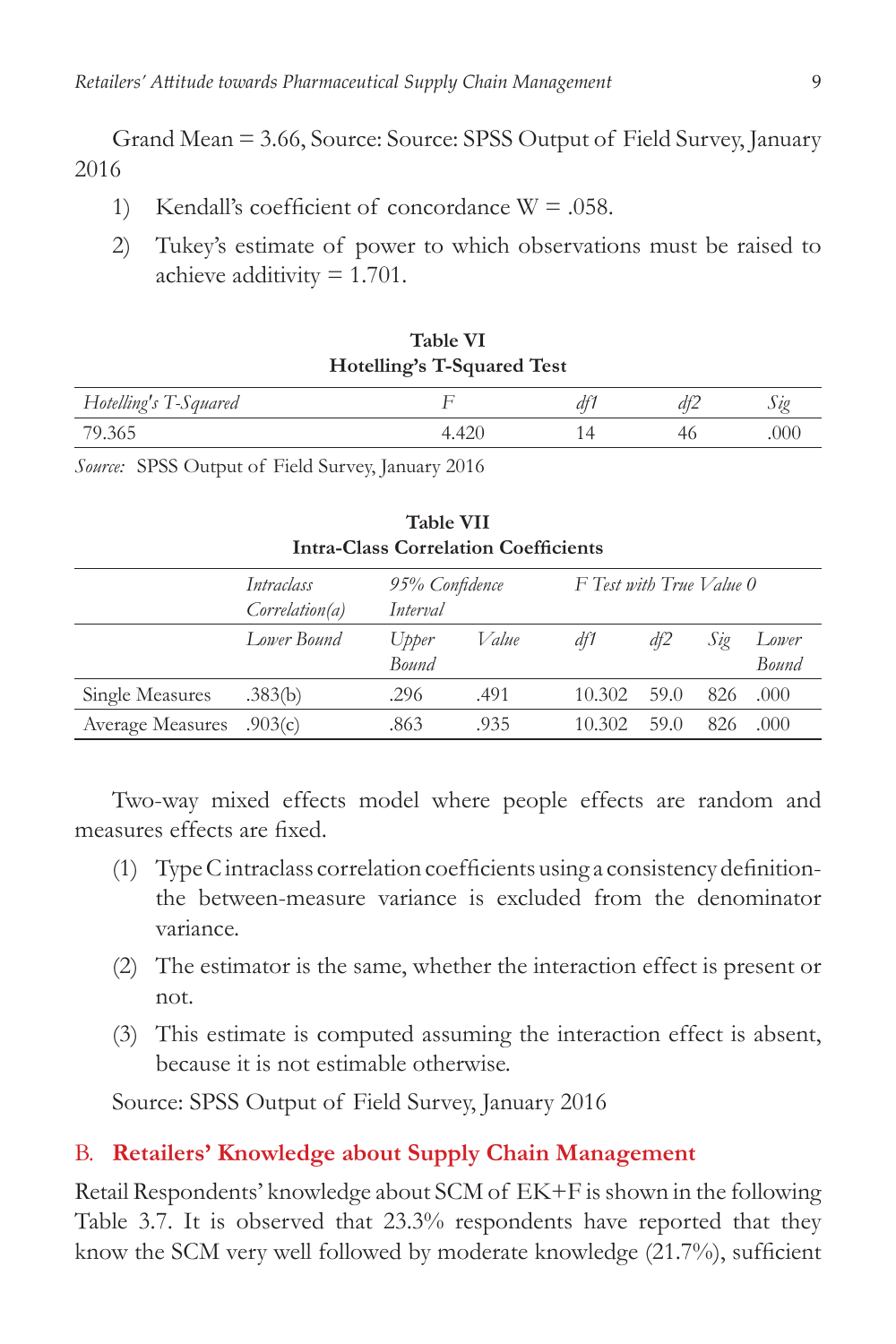knowledge (20%), somehow knowledge (20%) and 15% respondents have poor knowledge about SCM.

| Respondent's Knowledge About Scm |            |           |         |               |                       |  |
|----------------------------------|------------|-----------|---------|---------------|-----------------------|--|
|                                  |            | Frequency | Percent | Valid Percent | Cumulative<br>Percent |  |
| Valid                            | poor       | 9         | 15.0    | 15.0          | 15.0                  |  |
|                                  | Somehow    | 12        | 20.0    | 20.0          | 35.0                  |  |
|                                  | Moderate   | 13        | 21.7    | 21.7          | 56.7                  |  |
|                                  | Very Well  | 14        | 23.3    | 23.3          | 80.0                  |  |
|                                  | Sufficient | 12        | 20.0    | 20.0          | 100.0                 |  |
|                                  | Total      | 60        | 100.0   | 100.0         |                       |  |

**Table VIII**

*Source:* SPSS Output of Field Survey, January 2016

#### C. **Respondents' View about SCM**

The results show that only 25% respondents reported that they identified SCM as Data Collection, Supplier, Purchasing, Warehousing, Stocktaking, Distribution. While 46.7% respondents viewed SCM as Supplier Selection, Purchasing, Warehousing, Stocking, Distribution, 12% viewed SCM as warehousing and distribution and only 6% considered SCM as distribution.

### **Table IX Respondent's View About Scm**

(1) Data Collection, Supplier, Purchasing, Warehousing, Stocktaking, Distribution

| Response |        | Frequency | Percent | <i>Valid Percent</i> | Cumulative<br>Percent |
|----------|--------|-----------|---------|----------------------|-----------------------|
| Valid    | yes    | 15        | 25.0    | 100.0                | 100.0                 |
| Missing  | System | 45        | 75.0    |                      |                       |
| Total    |        | 60        | 100.0   |                      |                       |

(2) Supplier Selection, Purchasing, Warehousing, Stocking, Distribution

| Response |        | Frequency | Percent | <i>Valid Percent</i> | Cumulative<br>Percent |
|----------|--------|-----------|---------|----------------------|-----------------------|
| Valid    | ves    | 28        | 46.7    | 100.0                | 100.0                 |
| Missing  | System | 32        | 53.3    |                      |                       |
| Total    |        | 60        | 100.0   |                      |                       |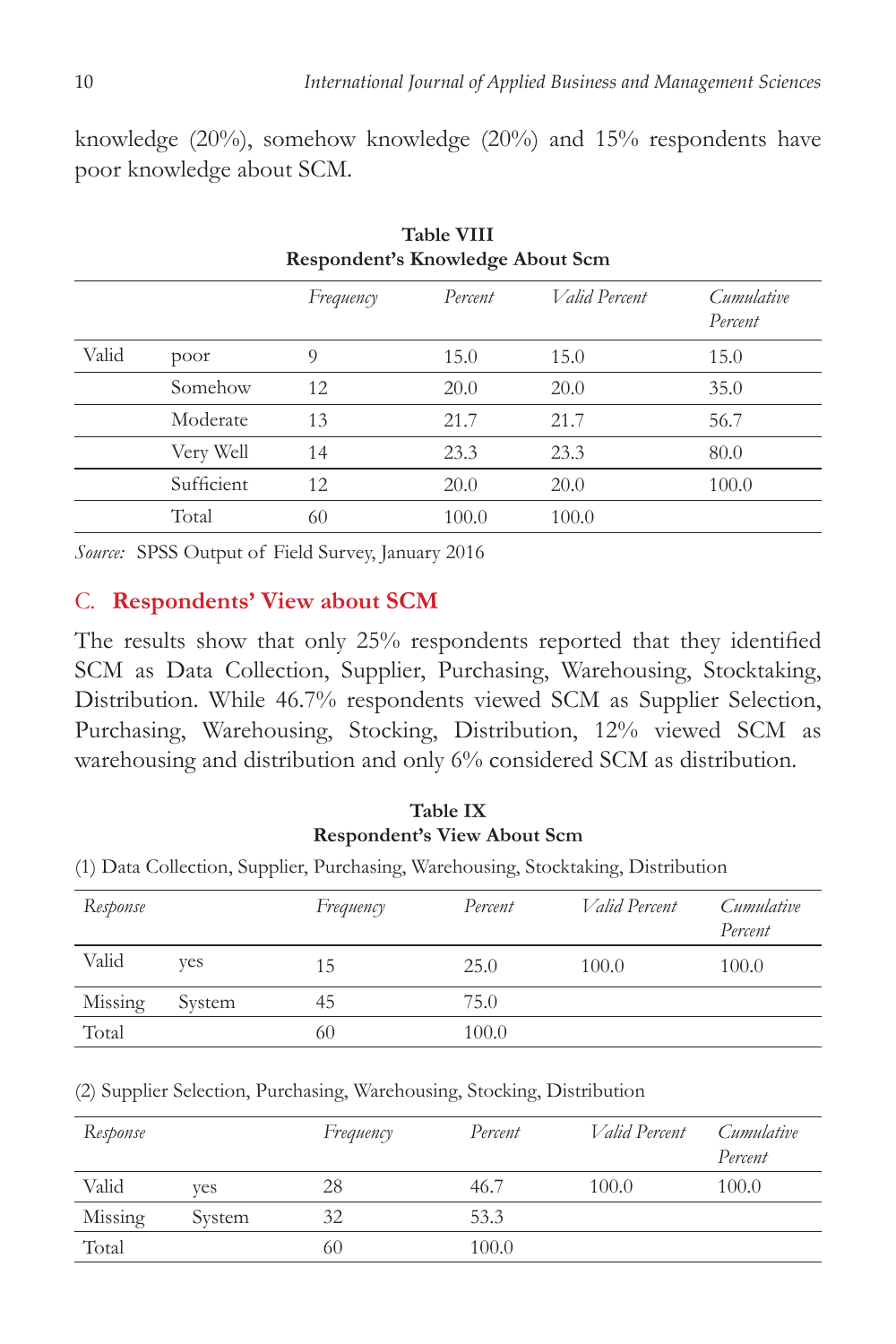| Response |        | Frequency | Percent | <i>Valid Percent</i> | Cumulative<br>Percent |
|----------|--------|-----------|---------|----------------------|-----------------------|
| Valid    | ves    | 12        | 20.0    | 100.0                | 100.0                 |
| Missing  | System | 48        | 80.0    |                      |                       |
| Total    |        | 60        | 100.0   |                      |                       |

#### (3) Warehousing, Distribution

#### (4) Distribution

| Response |        | Frequency | Percent | <i>Valid Percent</i> | Cumulative<br>Percent |
|----------|--------|-----------|---------|----------------------|-----------------------|
| Valid    | ves    |           | 10.0    | 100.0                | 100.0                 |
| Missing  | System | 54        | 90.0    |                      |                       |
| Total    |        | 60        | 100.0   |                      |                       |

*Source:* SPSS Output of Field Survey, January 2016

### D. **Benefits of SCM**

Multiple Response Analysis (MRA) is carried out to identify the benefits of SCM. Only 2.8% respondents identified no impact of SCM, 38.1% respondents reported high impact of SCM, 31% viewed medium impact. In regards to heavy impact 20.7% respondents opined that SCM has heavy impact on the supply chain. The results are shown in Table X:

| <b>Table X</b><br>Impacts of The Benefits of Scm<br>(Retailers)              |           |           |                  |  |  |
|------------------------------------------------------------------------------|-----------|-----------|------------------|--|--|
| Benefts(a)                                                                   | Responses |           | Percent of Cases |  |  |
|                                                                              | N         | Percent   | N                |  |  |
| No Impact<br>Moderate Impact<br>Medium Impact<br>High Impact<br>Heavy Impact | 25        | $2.8\%$   | $41.7\%$         |  |  |
|                                                                              | 67        | $7.4\%$   | 111.7%           |  |  |
|                                                                              | 279       | $31.0\%$  | $465.0\%$        |  |  |
|                                                                              | 343       | $38.1\%$  | 571.7%           |  |  |
|                                                                              | 186       | 20.7%     | 310.0%           |  |  |
| Total                                                                        | 900       | $100.0\%$ | 1500.0%          |  |  |

#### a Group

*Source:* SPSS Output of Field Survey, January 2016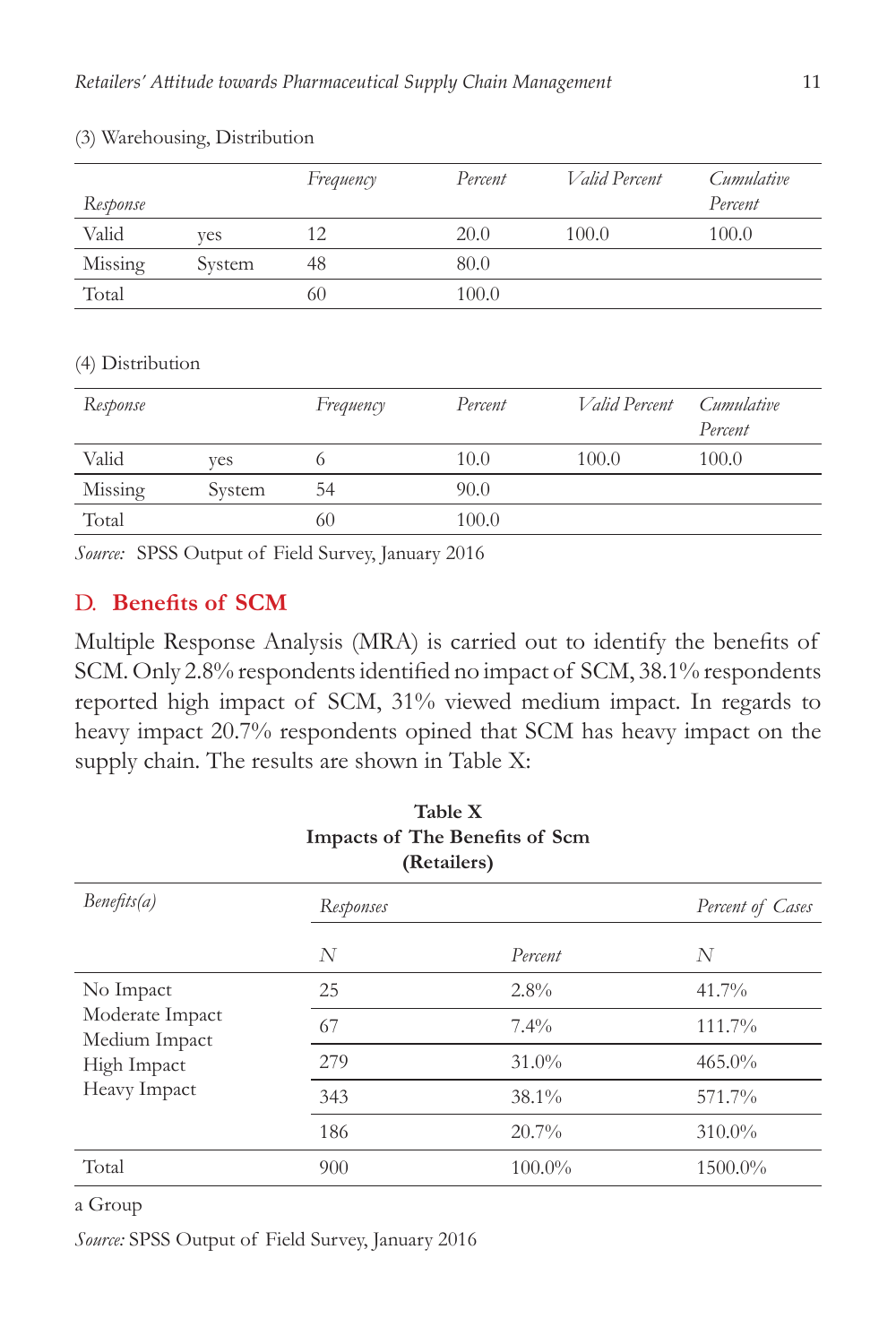Factor Analysis of the responses regarding the benefits of SCM reveals that shorter lead time has high mean (4.15) followed by reduced cycle time (3.97), Reduced waste (3.80), competitive advantage (3.83), reduced cost (3.78), greater supply chain visibility (3.72), reduced inventory (3.62) etc. The results are shown in Table X.

| Indicators                                                | Mean | Std. Deviation | Analysis N |
|-----------------------------------------------------------|------|----------------|------------|
| Superior Customer Value                                   | 3.27 | 1.300          | 60         |
| <b>Reduced Cost</b>                                       | 3.78 | .825           | 60         |
| Cooperative Organizational<br>Relationships               | 3.58 | 1.046          | 60         |
| <b>Effective Business Process</b>                         | 3.47 | .929           | 60         |
| Information Sharing                                       | 3.68 | .965           | 60         |
| <b>Integrated Relationships</b>                           | 3.78 | .958           | 60         |
| Shorter Lead Time                                         | 4.15 | .799           | 60         |
| <b>Reduced Waste</b>                                      | 3.80 | .755           | 60         |
| Reduced Cycle Time                                        | 3.97 | .736           | 60         |
| Improve Responsiveness to<br><b>Customer Requirements</b> | 3.63 | 1.025          | 60         |
| Greater Supply Chain Visibility                           | 3.72 | .993           | 60         |
| <b>Enhanced Quality and Service</b>                       | 3.42 | .979           | 60         |
| Competitive Advantage                                     | 3.83 | .905           | 60         |
| Improved Supply Chain<br>Communications                   | 3.27 | .972           | 60         |
| Reduced Inventory                                         | 3.62 | .993           | 60         |

**Table XI Descriptive Statistics of the Indicators of Scm Benefits**

*Source:* SPSS Output of Field Survey, January 2016

KMO and Bartlett's Test is used to measure sampling adequacy of influencing factors to examine the appropriateness of factor analysis. Here the KMO value is 0.768 reveals that the sampling adequacy of factor analysis. The Bartlett's test of Sphericity (Table XII) indicates that Chi-Square value i.e. 632.94 with 105 degree of freedom meaning that overall significant of the analysis.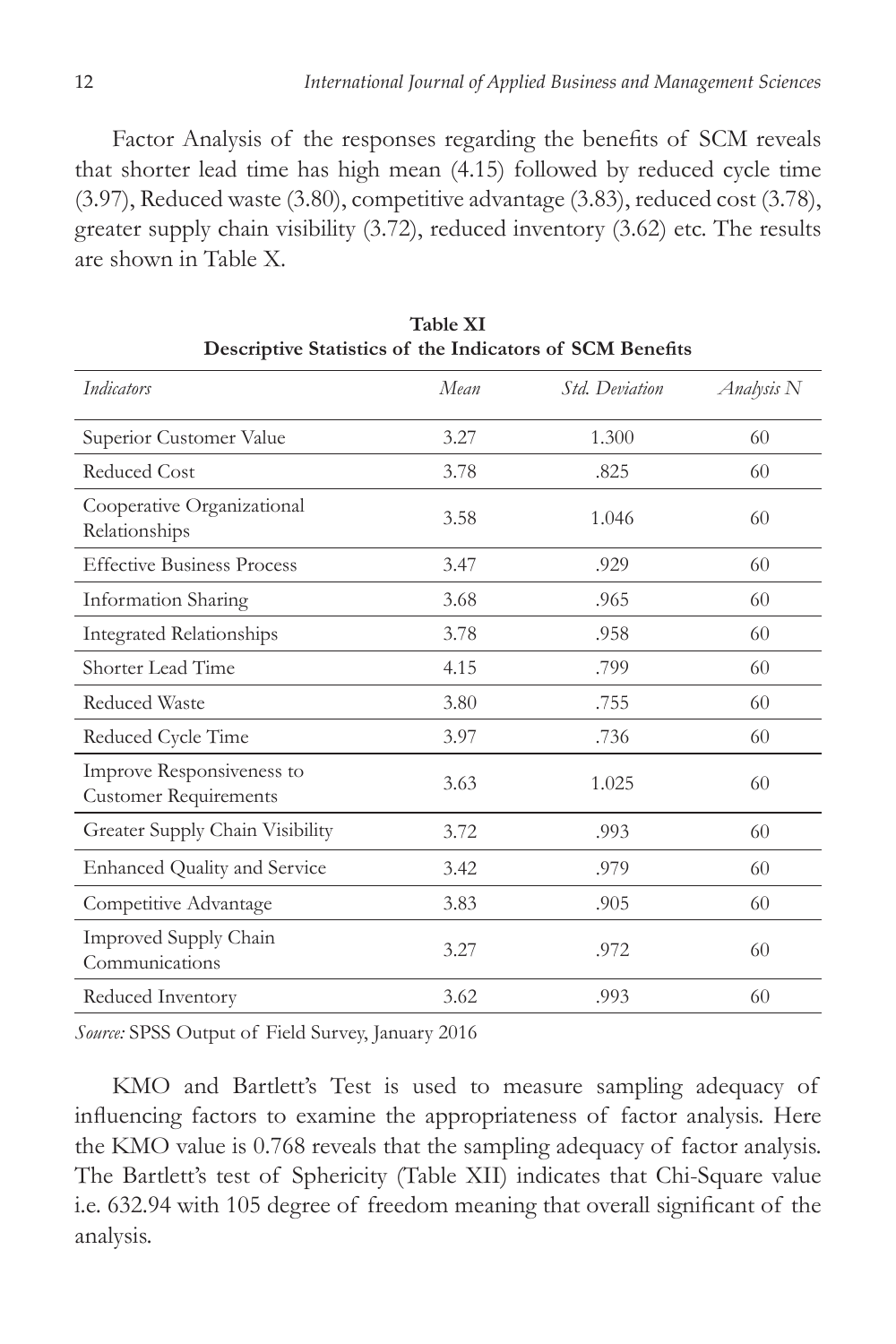| Kaiser-Meyer-Olkin Measure of Sampling Adequacy. |                    | .768    |
|--------------------------------------------------|--------------------|---------|
| Bartlett's Test of Sphericity                    | Approx. Chi-Square | 632.935 |
|                                                  | df                 | 105     |
|                                                  | Sig.               | .000    |

**Table XII KMO and Bartlett's Test**

*Source:* SPSS Output of Field Survey, January 2016

(1) The Communalities of the Factors: Extraction Method: Principal Component Analysis is used find the importance of the factors. Here shorter lead time (0.857), reduced cycle time (0.838), reduced waste (0.825), improved supply chain communications (0.790), integrated relationship (.0.762), information sharing (0.691) are the most important factors for the benefits of SCM. The results are shown in Table XIII:

| Indicators                                      | Initial | Extraction |
|-------------------------------------------------|---------|------------|
| Superior Customer Value                         | 1.000   | .282       |
| <b>Reduced Cost</b>                             | 1.000   | .724       |
| Cooperative Organizational Relationships        | 1.000   | .602       |
| <b>Effective Business Process</b>               | 1.000   | .713       |
| Information Sharing                             | 1.000   | .691       |
| <b>Integrated Relationships</b>                 | 1.000   | .762       |
| Shorter Lead Time                               | 1.000   | .857       |
| <b>Reduced Waste</b>                            | 1.000   | .825       |
| Reduced Cycle Time                              | 1.000   | .838       |
| Improve Responsiveness to Customer Requirements | 1.000   | .649       |
| Greater Supply Chain Visibility                 | 1.000   | .761       |
| <b>Enhanced Quality and Service</b>             | 1.000   | .709       |
| Competitive Advantage                           | 1.000   | .745       |
| Improved Supply Chain Communications            | 1.000   | .790       |
| Reduced Inventory                               | 1.000   | .548       |

**Table XIII The Communalities of the Factors**

Extraction Method: Principal Component Analysis.

The extraction sums of squared loadings that component 1 has 45.05% variance, component 2 has 17.65% and component 3 has 7.23% variance. .

*Source:* SPSS Output of Field Survey, January 2016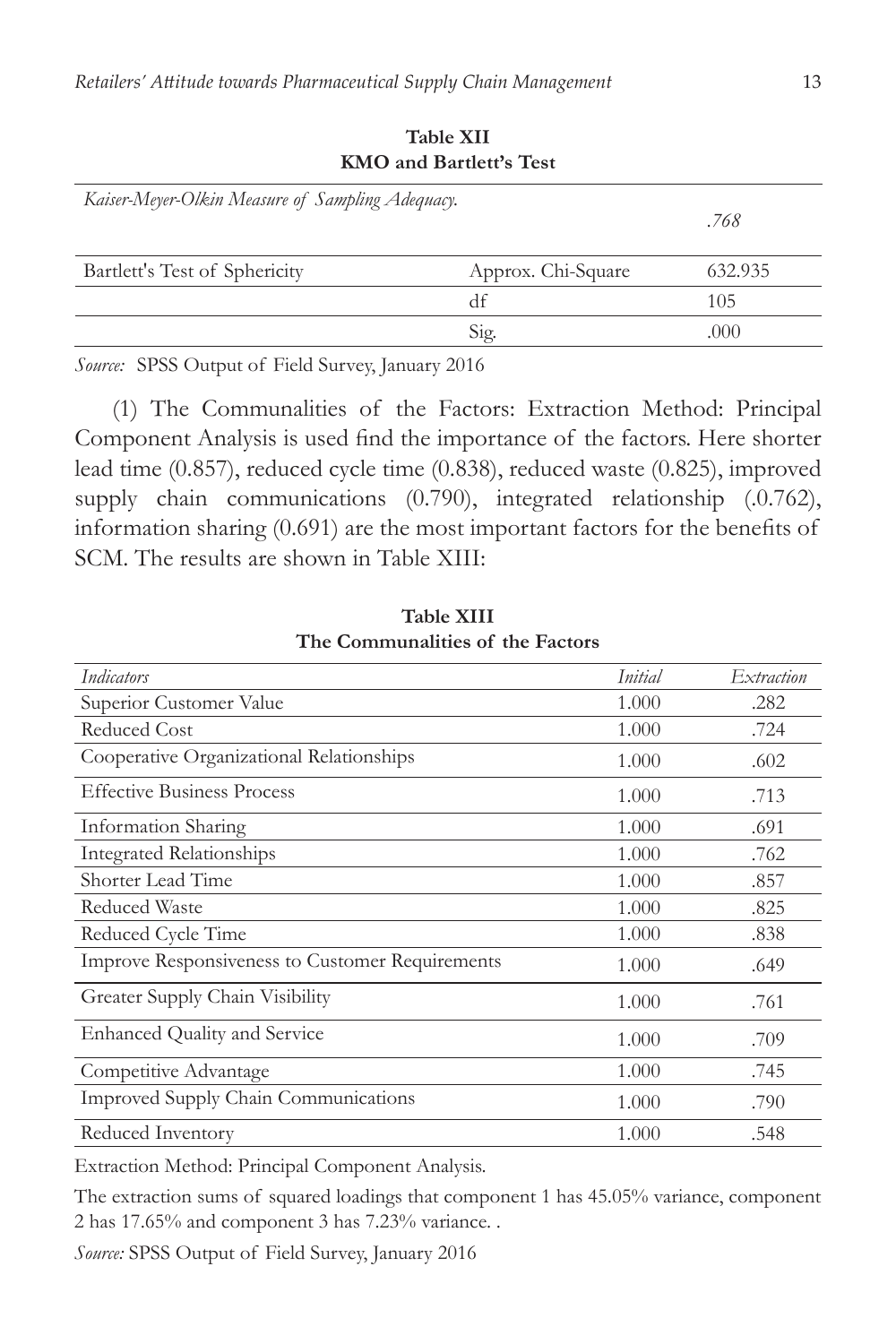The total variance explained of the factor analysis is shown in Table 3.13. The initial eigenvalues for components 1, 2 and 3 are respectively 6.758, 2.65 and 1.09. It reveals that the component 1 has alone explained 45.07% of variance while component 2 has explained 17.66%, Component 3 has explained 7.27%. Other components are insignificant in terms of explaining total variance of the model. The rotation sums of squared loadings for component 1 is 4.82 (32.16%), 3.49 (23.28%) for component 2 and 2.18 (14.55%) for component XIV.

| <b>Total Variance Explained</b> |                     |                                                    |                               |              |                                        |                           |       |                                      |                               |
|---------------------------------|---------------------|----------------------------------------------------|-------------------------------|--------------|----------------------------------------|---------------------------|-------|--------------------------------------|-------------------------------|
|                                 | Initial Eigenvalues |                                                    |                               |              | Extraction Sums of<br>Squared Loadings |                           |       | Rotation Sums of Squared<br>Loadings |                               |
| Component                       | <b>Total</b>        | <i>ariance</i><br>$\frac{\partial}{\partial \rho}$ | Cumulative<br>$\mathcal{S}_o$ | <b>Total</b> | <i>Variance</i><br>% of                | <i>Cumulative</i><br>$\%$ | Total | <i>Cariance</i><br>fo of             | Cumulative<br>$\mathcal{S}_0$ |
| $\mathbf{1}$                    | 6.758               | 45.057                                             | 45.057                        | 6.758        | 45.057                                 | 45.057                    | 4.824 | 32.159                               | 32.159                        |
| $\mathbf{2}$                    | 2.648               | 17.656                                             | 62.713                        | 2.648        | 17.656                                 | 62.713                    | 3.491 | 23.276                               | 55.435                        |
| $\mathfrak{Z}$                  | 1.091               | 7.273                                              | 69.986                        | 1.091        | 7.273                                  | 69.986                    | 2.183 | 14.551                               | 69.986                        |
| $\overline{4}$                  | .838                | 5.587                                              | 75.573                        |              |                                        |                           |       |                                      |                               |
| 5                               | .657                | 4.383                                              | 79.956                        |              |                                        |                           |       |                                      |                               |
| 6                               | .628                | 4.185                                              | 84.141                        |              |                                        |                           |       |                                      |                               |
| 7                               | .560                | 3.731                                              | 87.872                        |              |                                        |                           |       |                                      |                               |
| 8                               | .401                | 2.672                                              | 90.545                        |              |                                        |                           |       |                                      |                               |
| $\overline{9}$                  | .344                | 2.295                                              | 92.840                        |              |                                        |                           |       |                                      |                               |
| 10                              | .318                | 2.121                                              | 94.962                        |              |                                        |                           |       |                                      |                               |
| 11                              | .251                | 1.673                                              | 96.635                        |              |                                        |                           |       |                                      |                               |
| 12                              | .207                | 1.383                                              | 98.017                        |              |                                        |                           |       |                                      |                               |
| 13                              | .148                | .984                                               | 99.001                        |              |                                        |                           |       |                                      |                               |
| 14                              | .093                | .618                                               | 99.619                        |              |                                        |                           |       |                                      |                               |
| 15                              | .057                | .381                                               | 100.000                       |              |                                        |                           |       |                                      |                               |

**Table XIV**

Extraction Method: Principal Component Analysis. *Source:* SPSS Output of Field Survey, January 2016

The Scree Plot for Principal Component Analysis is shown in Figure 2: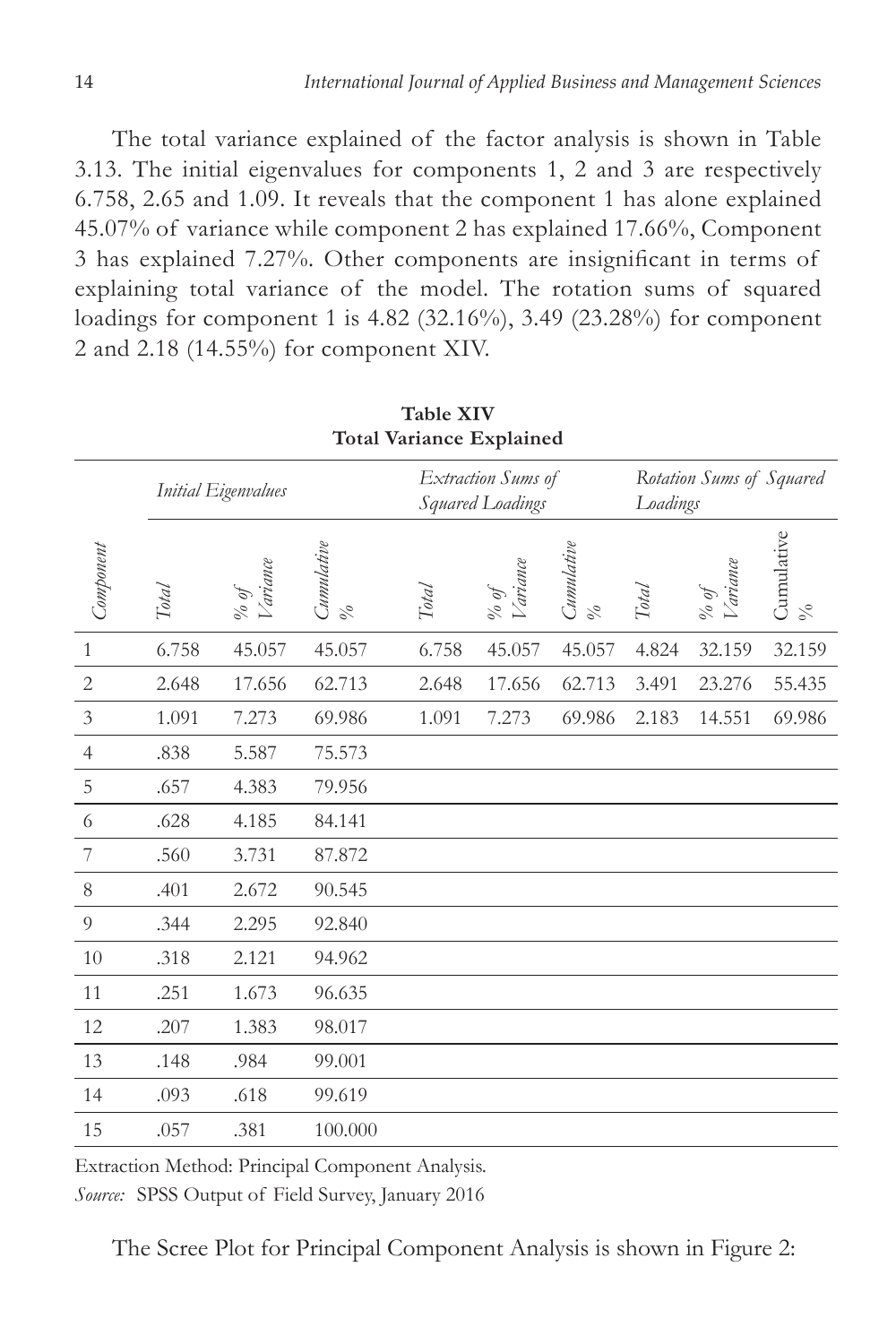



**Figure 2: Scree plot for principal component analysis**

# **E. Component Matrix Analysis**

The weight of each factor in each component is shown in Table XV:

| Component Matrix (A)                            |               |               |                           |  |  |  |
|-------------------------------------------------|---------------|---------------|---------------------------|--|--|--|
| <b>Indicators</b>                               | Component     |               |                           |  |  |  |
|                                                 | $\mathcal{I}$ | $\mathcal{P}$ | $\overline{\mathfrak{z}}$ |  |  |  |
| Superior Customer Value                         | .492          | $-.148$       | .135                      |  |  |  |
| Reduced Cost                                    | .737          | $-.404$       | .137                      |  |  |  |
| Cooperative Organizational Relationships        | .650          | $-.300$       | .300                      |  |  |  |
| <b>Effective Business Process</b>               | .738          | $-.398$       | .104                      |  |  |  |
| Information Sharing                             | .698          | $-.430$       | .139                      |  |  |  |
| <b>Integrated Relationships</b>                 | .733          | .474          | .003                      |  |  |  |
| Shorter Lead Time                               | .646          | .250          | $-.614$                   |  |  |  |
| Reduced Waste                                   | .753          | .492          | .125                      |  |  |  |
| Reduced Cycle Time                              | .727          | .383          | $-.404$                   |  |  |  |
| Improve Responsiveness to Customer Requirements | .680          | .430          | $-.031$                   |  |  |  |
| Greater Supply Chain Visibility                 | .757          | $-.349$       | $-.258$                   |  |  |  |
| <b>Enhanced Quality and Service</b>             | .772          | $-.282$       | .184                      |  |  |  |
| Competitive Advantage                           | .656          | $-.519$       | $-.214$                   |  |  |  |
| Improved Supply Chain Communications            | .432          | .633          | .450                      |  |  |  |
| Reduced Inventory                               | .471          | .546          | .168                      |  |  |  |

**Table XV Component Matrix (A)**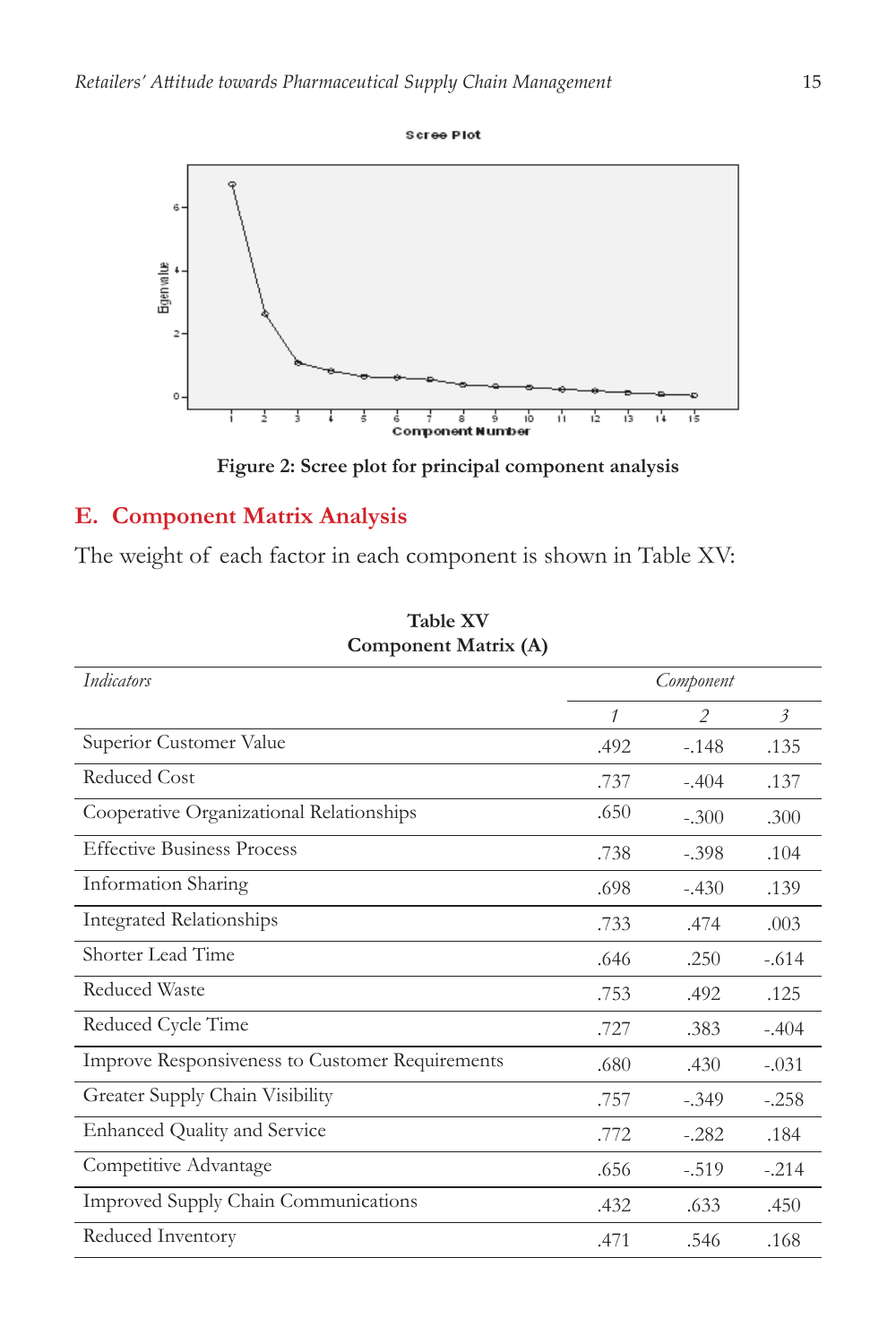Extraction Method: Principal Component Analysis. a 3 components extracted.

From the component matrix it is found that 12 factors have high influence on the benefits of SCM. These are enhanced quality and service (0.772), greater supply chain visibility (0.757) reduced waste (0.753), effective business process (0.737), reduced cost (0.737), reduced cycle time (0.727), information sharing (0.698), improve responsiveness to customer requirements (0.680), competitive advantage (0.656), cooperative organizational relationships (0.6.50). Components 2 and 3 are not important as most of the factors have negative coefficients.

The rotated weight of each indicator for each component is shown in Table XVI:

| Indicators                                      | Component |               |                           |
|-------------------------------------------------|-----------|---------------|---------------------------|
|                                                 | 1         | $\mathcal{P}$ | $\overline{\mathfrak{z}}$ |
| Superior Customer Value                         | .490      | .194          | .066                      |
| <b>Reduced Cost</b>                             | .832      | .126          | .126                      |
| Cooperative Organizational Relationships        | .742      | .225          | $-.038$                   |
| <b>Effective Business Process</b>               | .822      | .118          | .156                      |
| Information Sharing                             | .821      | .087          | .102                      |
| <b>Integrated Relationships</b>                 | .248      | .738          | .394                      |
| Shorter Lead Time                               | .176      | .279          | .865                      |
| <b>Reduced Waste</b>                            | .280      | .811          | .298                      |
| Reduced Cycle Time                              | .204      | .505          | .736                      |
| Improve Responsiveness to Customer Requirements | .228      | .665          | .394                      |
| Greater Supply Chain Visibility                 | .719      | .022          | .494                      |
| <b>Enhanced Quality and Service</b>             | .793      | .256          | .120                      |
| Competitive Advantage                           | .761      | $-.142$       | .382                      |
| Improved Supply Chain Communications            | .031      | .882          | $-.105$                   |
| Reduced Inventory                               | .047      | .724          | .147                      |

**Table Xvi Rotated Component Matrix(A)**

Method: Principal Component Analysis.

Rotation Method: Varimax with Kaiser Normalization.

a Rotation converged in 5 iterations.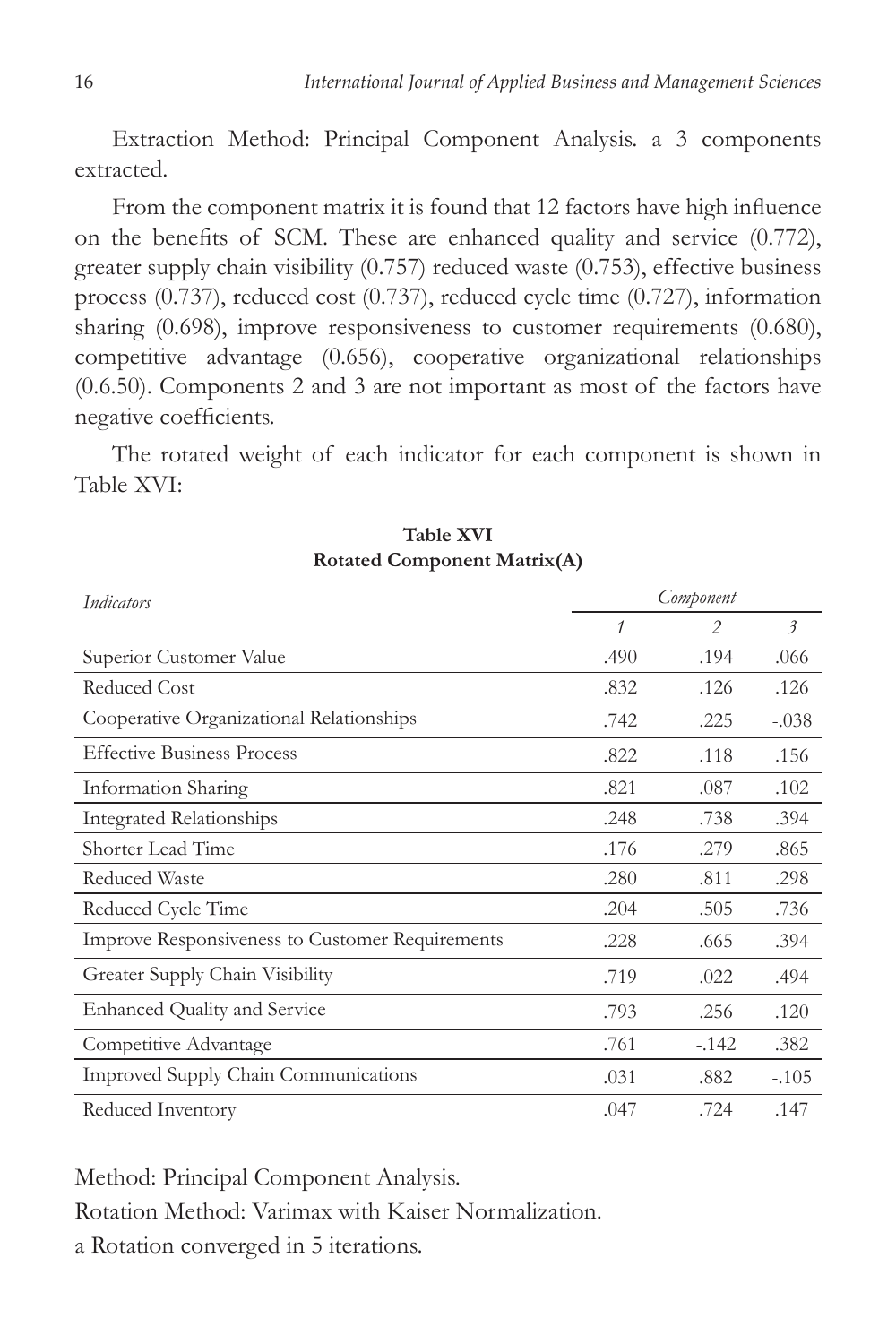Table XVII shows the component transformation. Here component 1 has more weight as compared to component 2 and component 3.

| $\sim$ which is a rest in the set of $\sim$<br><b>Component Transformation Matrix</b> |         |      |         |  |  |
|---------------------------------------------------------------------------------------|---------|------|---------|--|--|
| Component                                                                             |         |      |         |  |  |
|                                                                                       | .742    | .515 | .430    |  |  |
|                                                                                       | $-.627$ | .760 | .172    |  |  |
|                                                                                       | .238    | 397  | $-.887$ |  |  |

**Table Xvii**

Extraction Method: Principal Component Analysis.

Rotation Method: Varimax with Kaiser Normalization.



**Figure 3: Component Plot in Rotated Space**

The component score coefficients are shown in Table XVIII:

|                                          | somponent ceore socialistic natural |         |         |  |  |  |
|------------------------------------------|-------------------------------------|---------|---------|--|--|--|
| Indicators                               | Component                           |         |         |  |  |  |
|                                          |                                     |         |         |  |  |  |
| Superior Customer Value                  | .118                                | .044    | $-.088$ |  |  |  |
| Reduced Cost                             | .206                                | $-.010$ | $-.091$ |  |  |  |
| Cooperative Organizational Relationships | .208                                | .072    | $-.222$ |  |  |  |
| <b>Effective Business Process</b>        | .198                                | $-.020$ | $-.063$ |  |  |  |

**Table Xviii Component Score Coefficient Matrix**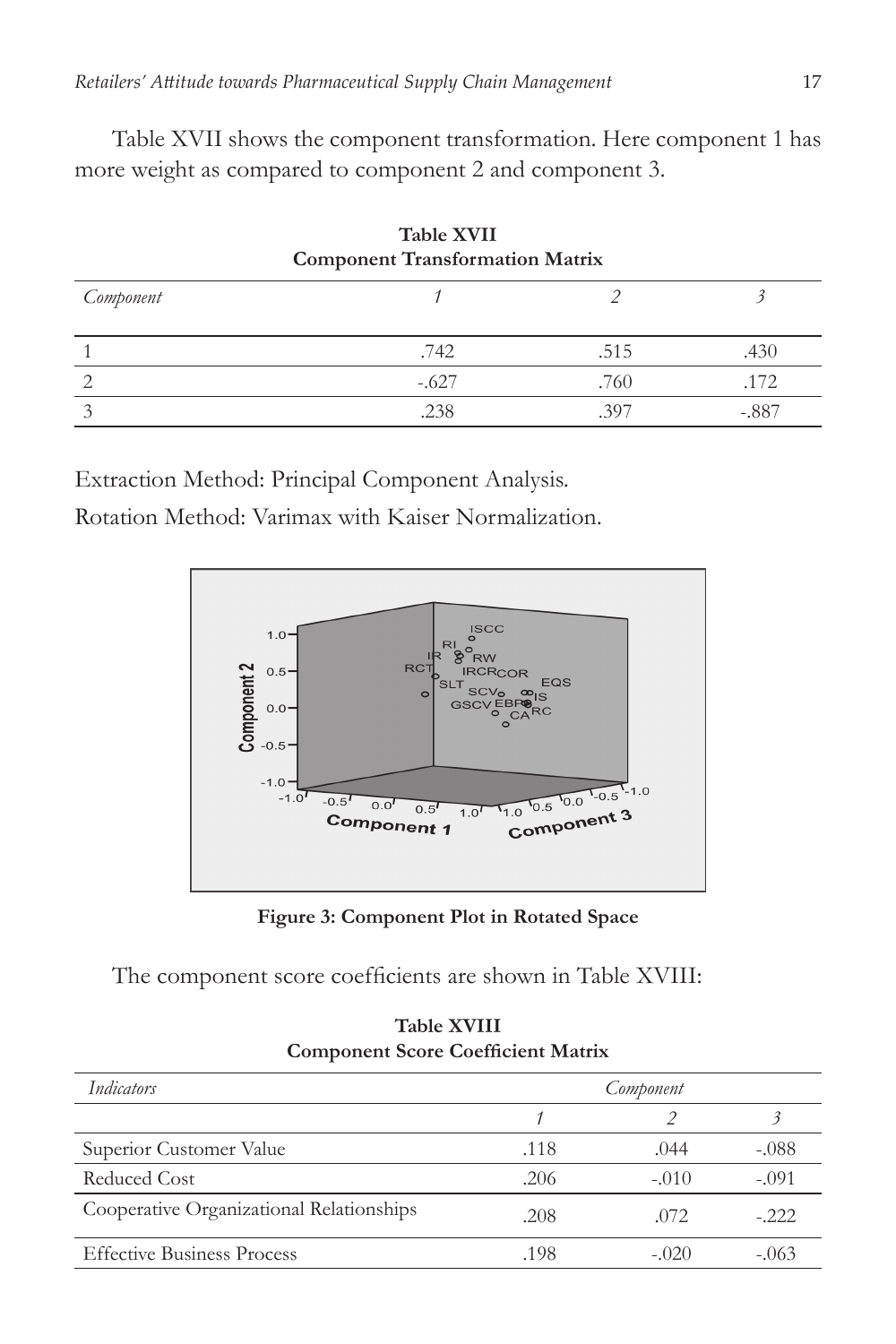| Indicators                                         | Component |         |                           |
|----------------------------------------------------|-----------|---------|---------------------------|
|                                                    | 1         | 2       | $\overline{\mathfrak{z}}$ |
| Information Sharing                                | .209      | $-.020$ | $-.097$                   |
| <b>Integrated Relationships</b>                    | $-.031$   | .193    | .075                      |
| Shorter Lead Time                                  | $-122$    | $-.102$ | .557                      |
| Reduced Waste                                      | $-.006$   | .244    | $-.021$                   |
| Reduced Cycle Time                                 | $-.099$   | .018    | .399                      |
| Improve Responsiveness to Customer<br>Requirements | $-.034$   | .164    | .097                      |
| Greater Supply Chain Visibility                    | .109      | $-136$  | .235                      |
| <b>Enhanced Quality and Service</b>                | .192      | .045    | $-.119$                   |
| Competitive Advantage                              | .148      | $-.177$ | .182                      |
| Improved Supply Chain Communications               | $-.004$   | .378    | $-.297$                   |
| Reduced Inventory                                  | $-.041$   | .254    | $-.071$                   |

Extraction Method: Principal Component Analysis. Rotation Method: Varimax with Kaiser Normalization.

Component Scores.

Eigenvalues of the three functions and Wilk's Lambda is shown in Table 3.19. Function 1 has higher eigenvalue ( 2.041) and 65.2% variance of function 1 is explained while the eigenvalue for function 1 is estimated at 0.719 and 23.0% variance is explained. The eigenvalue of function 3 is 0.371 and only 11.80% variance is explained.

# **F. Successfulness of SCM of SK+F (Retailers)**

The successfulness of SCM as reported by retailers is shown in Table 4.18. About 30.0% respondents reported that SCM of SK +F is successful, 25% as very successful, 21.7% as successful somewhat. Only 8.3% respondent reported that SCM is not successful at all, 15% reported as not successful.

# **G. Risk Responses of Retailers**

About 65% of the retailer respondents reported supply and supplier risks, 41.7% as organization and strategies risks, 68.3% as financial risks, 75% as logistic risks, 38.3% as market issues, 68.33% as regulatory risks, 61.7% as inventory risks, 56.7% counterfeit risks. The results are shown in Table XX.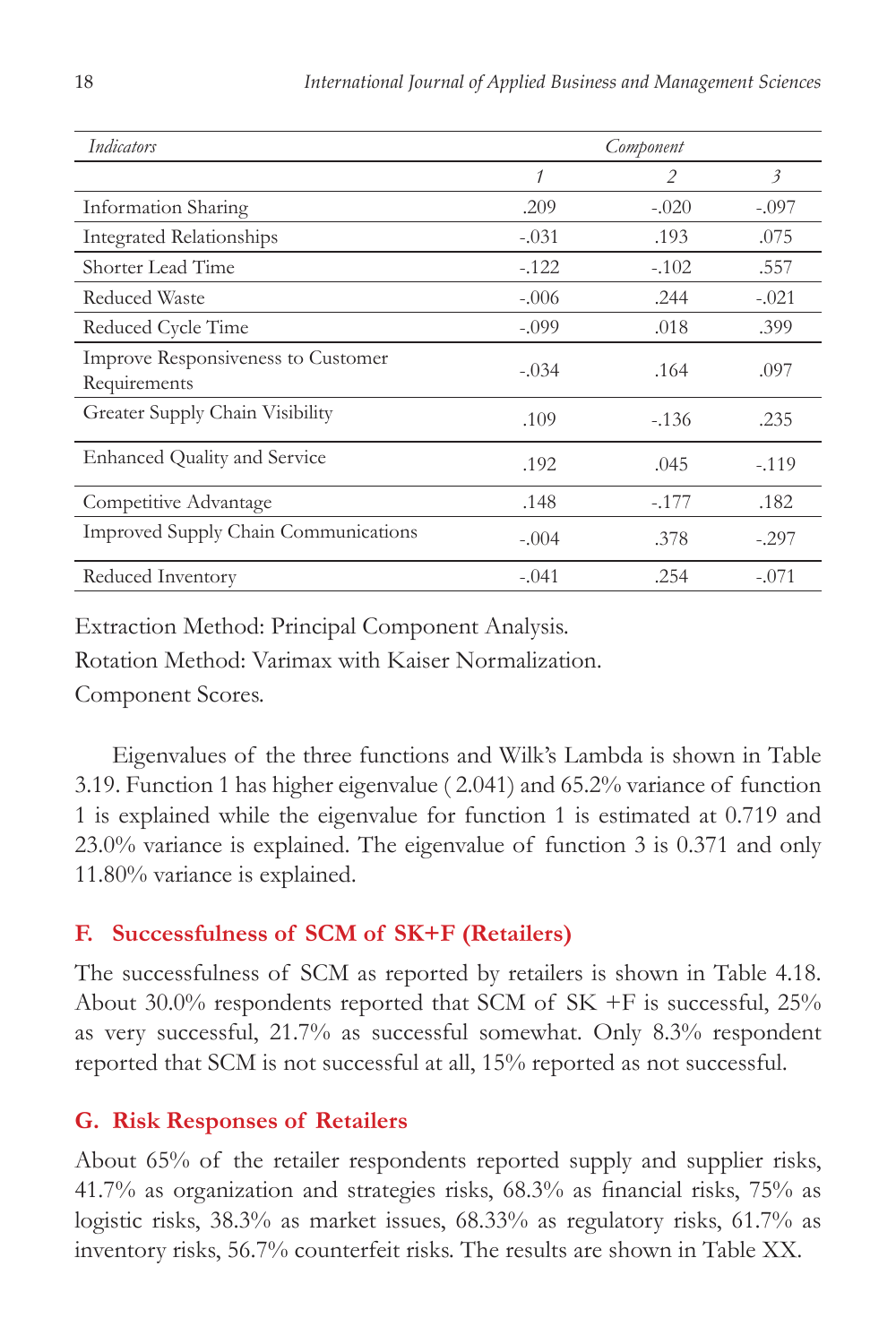Successfulness



**Table IXX Successfulness of SCM of SK+F (Retailers)**

|                   |                       |           |         | Valid   | Cumulative |
|-------------------|-----------------------|-----------|---------|---------|------------|
| <i>Indicators</i> |                       | Frequency | Percent | Percent | Percent    |
| Valid             | Not Successful At All | 5         | 8.3     | 8.3     | 8.3        |
|                   | Not Successful        | 9         | 15.0    | 15.0    | 23.3       |
|                   | Successful Somewhat   | 13        | 21.7    | 21.7    | 45.0       |
|                   | Successful            | 18        | 30.0    | 30.0    | 75.0       |
|                   | Very Successful       | 15        | 25.0    | 25.0    | 100.0      |
|                   | Total                 | 60        | 100.0   | 100.0   |            |

*Source:* SPSS Output of Field Survey, January 2016.

| <b>Supply Chain Risks (Retails)</b> |                                |           |         |              |         |  |  |
|-------------------------------------|--------------------------------|-----------|---------|--------------|---------|--|--|
| Sl                                  | Risks                          | Yes       |         | $N_{\theta}$ |         |  |  |
|                                     |                                | Frequency | Percent | Freg         | Percent |  |  |
| 1                                   | Supply and Supplier Risks      | 39        | 65      | 21           | 35      |  |  |
| 2                                   | Organization & Strategic Risks | 25        | 41.7    | 35           | 58.3    |  |  |
| 3                                   | <b>Financial Risks</b>         | 41        | 68.3    | 19           | 31.7    |  |  |
| $\overline{4}$                      | Logistic Risks                 | 45        | 75      | 15           | 25      |  |  |
| 5                                   | Market Issues                  | 23        | 38.3    | 37           | 61.7    |  |  |
| 6                                   | Regulatory Risks               | 41        | 68.3    | 19           | 31.7    |  |  |
| $7\phantom{.0}$                     | <b>Inventory Risks</b>         | 37        | 61.7    | 23           | 38.3    |  |  |
| 8                                   | Counterfeit Risks              | 34        | 56.7    | 26           | 43.3    |  |  |

*Source:* SPSS Output of Field Survey, January 2016.

|  | <b>Table XX</b>                              |  |  |
|--|----------------------------------------------|--|--|
|  | $\alpha$ $\alpha$ $\alpha$ $\alpha$ $\alpha$ |  |  |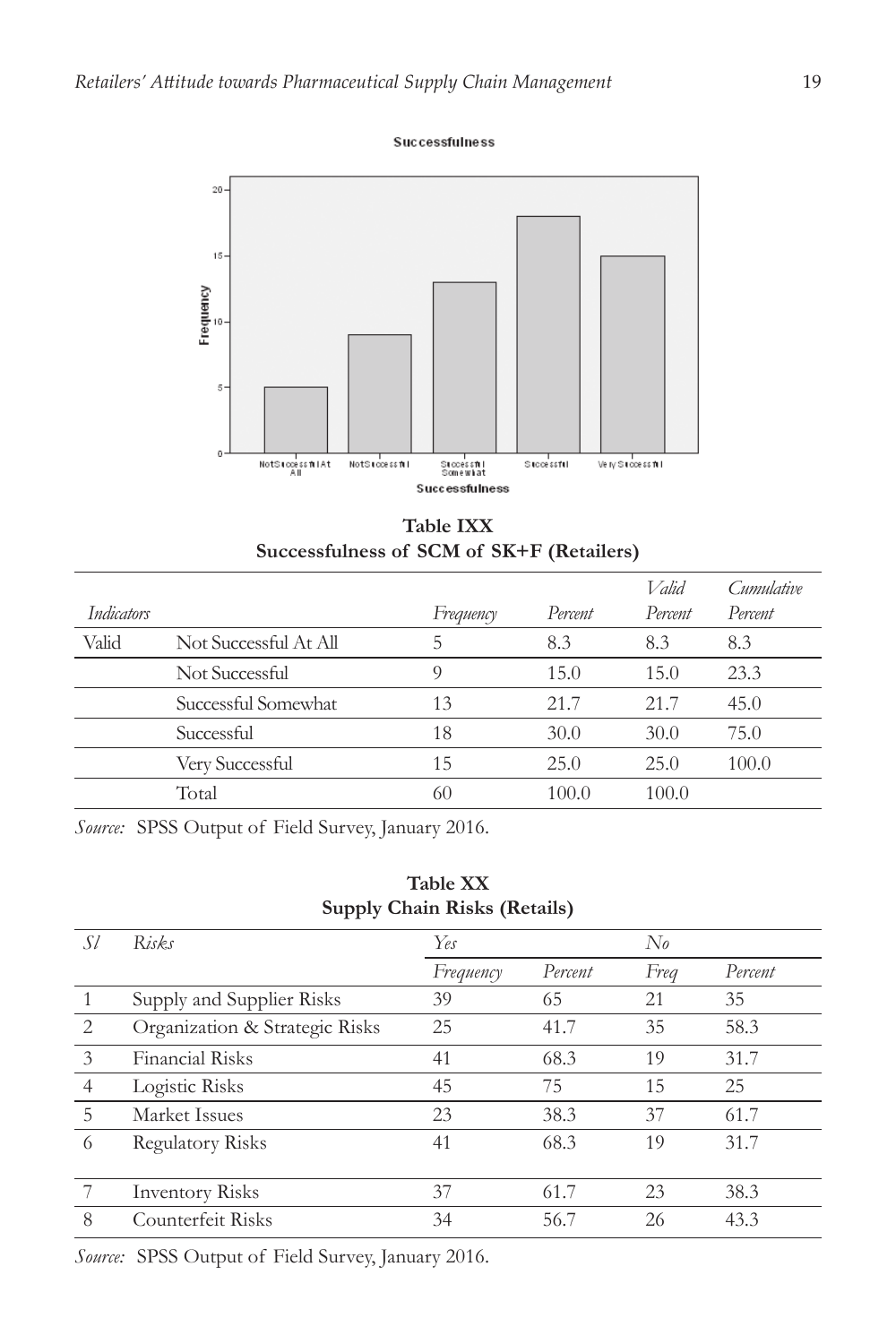From the above analysis it is evident that logistic risks is the most important risks followed by regulatory risks, financial risks, supply and supplier risks, inventory risks, counterfeit risks, organization and strategies risks and market issues.

# **H. Recommendation for Effective and Efficient Supply Chain (Retailers)**

The most important recommendation form the retail responses is provide more affordable drugs (26.7%). Customer relationship management is also found as an important recommendation (20%). The other recommendations are decentralized distribution system

(16.7%), improve data and communication system (13.3%, competitive price( 8.3%), provide more logistics(6.7%), strengthen management structure( 5%) and open wholesale and retail branches (3.3%).

|        |                                       | Responses      |           | Percent of Cases |  |  |
|--------|---------------------------------------|----------------|-----------|------------------|--|--|
|        |                                       | N              | Percent   |                  |  |  |
| RES(a) | Open Wholesale and Retail Branches    | 2              | $3.3\%$   | $3.4\%$          |  |  |
|        | Provide More Affordable Drugs         | 16             | $26.7\%$  | $27.1\%$         |  |  |
|        | Strengthen Management Structure       | 3              | $5.0\%$   | $5.1\%$          |  |  |
|        | Improve Data and Communication System | 8              | $13.3\%$  | $13.6\%$         |  |  |
|        | Competitive Price                     | 5              | $8.3\%$   | $8.5\%$          |  |  |
|        | Provide More Logistics                | $\overline{4}$ | $6.7\%$   | $6.8\%$          |  |  |
|        | Customer Relationship Management      | 12             | $20.0\%$  | $20.3\%$         |  |  |
|        | Decentralized Distribution System     | 10             | $16.7\%$  | $16.9\%$         |  |  |
| Total  |                                       | 60             | $100.0\%$ | 101.7%           |  |  |

**Table Xxi Recommendation for Effective and Efficient Supply Chain (Retailers)**

a Dichotomy group tabulated at value 1.

*Source:* SPSS Output of Field Survey, January 2016.

# **Iv. Recommendations and Conclusion**

### **Recommendations**

From the analysis of the results obtained from the surveys, the following recommendations have been made to enable 'Eskayef Bangladesh Limited' to achieve its main vision is to lead the national pharmaceutical market, to be recognized as a multinational conglomerate from Bangladesh and stand out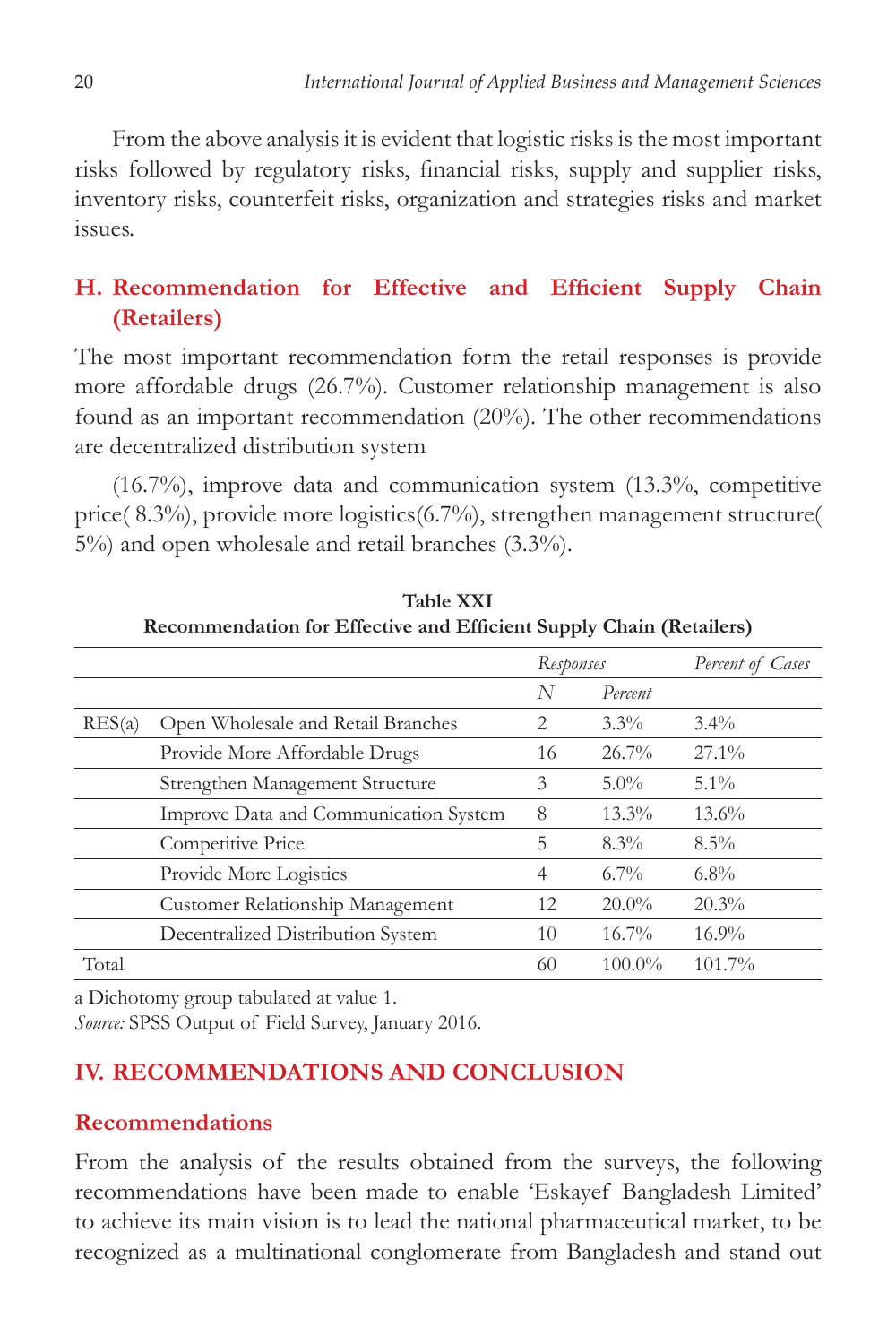as a model of efficiency & trust to our collaborators, consumers, health care professionals & society. These include:

- 1. 'Eskayef Bangladesh Limited' should employ more marketing staff in order to effectively distribute its products to a wider customer base.
- 2. 'Eskayef Bangladesh Limited' should continue to produce the high quality pharmaceuticals products but at a less production cost so the prices of its products would be cheaper to ensure that low level income earners could also patronize them since the poor in Bangladesh form a larger proportion of the population.
- 3. To help the distribution chain, 'Eskayef Bangladesh Limited' should occasionally organize education seminars for communities to help them know the usage of drugs and the possible adverse effects of their abuse. It is well known in Bangladesh, that not all sick people go to the hospital or ask their pharmacists for correct medication, they rather purchase medicines from drug peddlers and unapproved retailers.
- 4. 'Eskayef Bangladesh Limited' should improve on its data collection and communication systems. These would enhance information flow within the Company and promote the implementation of new strategies and directives. It would also help to reduce its bad debts since customers can be followed up effectively to pay whatever they purchase. Good data collection system would help it improve on its forecasting system to reduce the shortages it encounters in order to effectively meet the needs of its customers.
- 5. 'Eskayef Bangladesh Limited' should buy more distribution vans to improve its supply chain system.
- 6. Government should discourage foreign pharmaceutical companies from considering and/or taking Bangladesh as a dumping site for the substandard or disapproved products by other national food and drugs authorities.

# **Conclusions**

From the study it can be concluded that 'Eskayef Bangladesh Limited' has an effective supply chain management strategy even though there is still room for improvement. 'Eskayef Bangladesh Limited' provides good quality and efficacious medicines that are affordable and available to all level of income earners in Bangladesh. 'Eskayef Bangladesh Limited' does this by importing